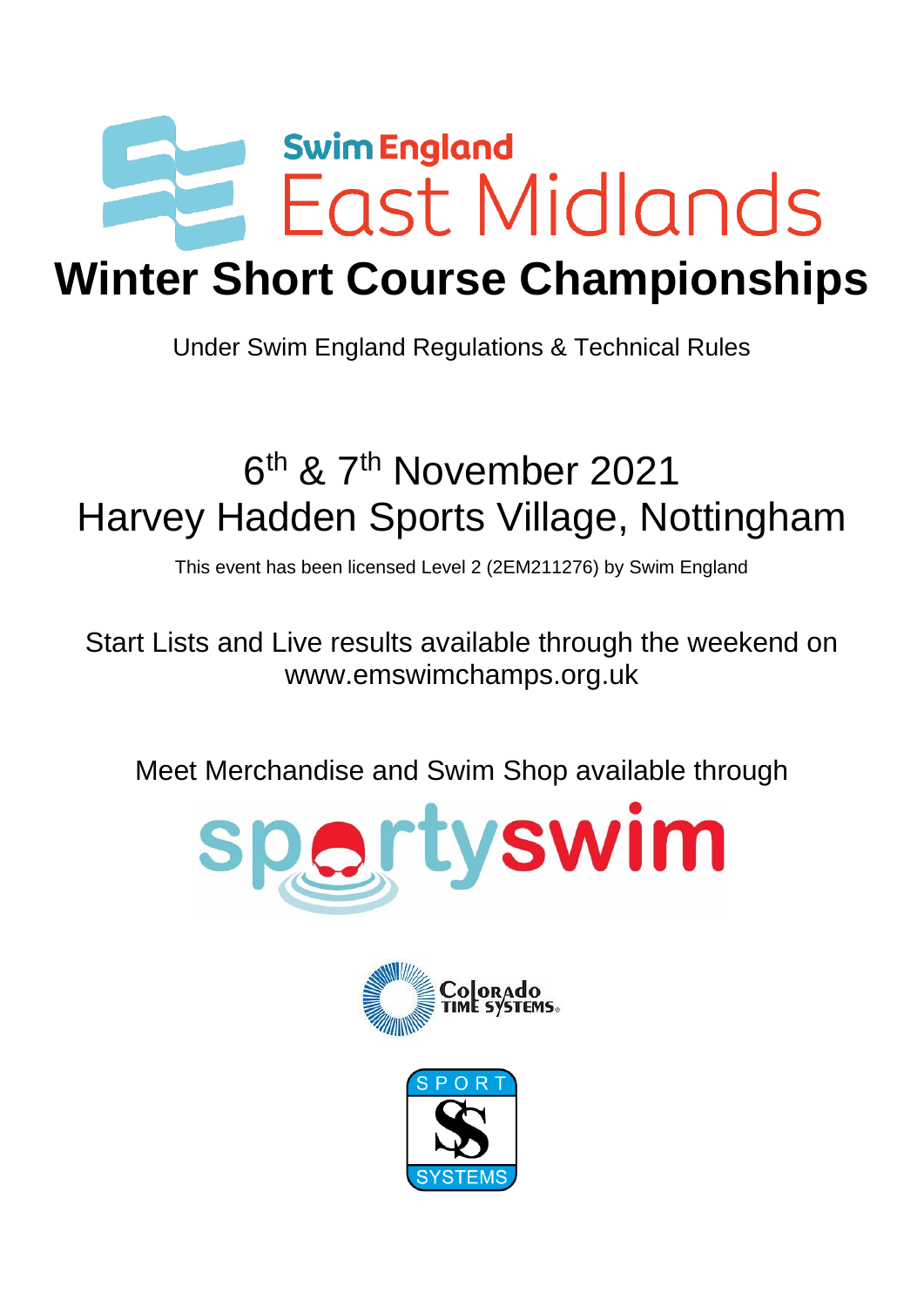

**(6 th / 7 th November 2021)**

### **Harvey Hadden Sports Village Nottingham (25m)**

### **EVENT 101 Women Open 100m Freestyle**

| 1.  | Eliza Humphrey                           | 16 | Northampton         | S <sub>11</sub> | 1:22.23   | 45. | Katie Heald                | 15 | Derventio           | 1:02.16   |
|-----|------------------------------------------|----|---------------------|-----------------|-----------|-----|----------------------------|----|---------------------|-----------|
| 2.  | Scarlett Humphrey                        | 16 | Northampton         | S11             | 1:21.77   | 46. | Olivia Hann                | 15 | Repton Swim         | 1:02.09   |
| 3.  | Amber Haycock                            | 14 | Rushden             | S <sub>10</sub> | $1:07.60$ | 47. | Lea Bromwich               | 15 | Leic Sharks         | 1:02.08   |
| 4.  | Megan Neave                              | 18 | Repton Swim         | <b>S14</b>      | 1:05.40   | 48. | Poppy Mathias              | 15 | Repton Swim         | 1:02.08   |
| 5.  | Sophia Fidler                            | 15 | Nova Cent'n         |                 | 1:04.20   | 49. | <b>Constance Phillips</b>  | 15 | Nova Cent'n         | 1:01.88   |
| 6.  | Rebecca Darrington                       | 15 | Nova Cent'n         |                 | 1:04.15   | 50. | Gracie Comyn               | 16 | Repton Swim         | 1:01.80   |
| 7.  | <b>Kt Taylor</b>                         | 15 | Chesterfield        |                 | 1:04.12   | 51. | Lucy Cadden                | 17 | Co Derby            | 1:01.40   |
| 8.  | Ermita Balnyte                           | 13 | Nova Cent'n         |                 | 1:04.01   | 52. | Evie Woolley               | 15 | Northampton         | 1:01.34   |
| 9.  | Eve Milner                               | 14 | <b>Bassetlaw SS</b> |                 | $1:04.00$ | 53. | Rachel Webb                | 14 | <b>Bassetlaw SS</b> | 1:01.24   |
| 10. | Erin Pickard                             | 15 | Ilkeston            |                 | 1:03.97   | 54. | Ellie Ward                 | 22 | Nova Cent'n         | 1:01.17   |
| 11. | Hayva Abbott                             | 14 | Lincoln TSA         |                 | 1:03.97   | 55. | <b>Trinity McCleary</b>    | 16 | Daventry            | 1:01.17   |
| 12. | Aimee O'Reilly                           | 14 | Co Leicester        |                 | 1:03.97   | 56. | <b>Grace Fuller</b>        | 15 | Co Derby            | 1:01.16   |
| 13. | Abby Mitchell                            | 15 | Leic Sharks         |                 | 1:03.90   | 57. | Lucy Hitchin               | 16 | Repton Swim         | $1:01.11$ |
| 14. | <b>Harriet Casey</b>                     | 15 | Corby               |                 | 1:03.72   | 58. | Rose Gubbins               | 15 | Nova Cent'n         | 1:01.10   |
| 15. | Emilia Cieszczyk                         | 14 | Northampton         |                 | 1:03.69   | 59. | Elise Collins              | 19 | Chesterfield        | $1:01.00$ |
| 16. | Sophie Millidge                          | 15 | Swadlincote         |                 | 1:03.65   | 60. | Charlotte Wright           | 16 | Louth               | $1:01.00$ |
| 17. | Mia Zadora                               | 15 | Co Lincoln P        |                 | 1:03.61   | 61. | Grace Wingham              | 14 | Kettering           | 1:00.94   |
| 18. | <b>Alice Marriott</b>                    | 15 | Repton Swim         |                 | 1:03.60   | 62. | Elise Sophia Kendall       | 15 | Corby               | 1:00.90   |
| 19. | Eve Turnbull                             | 14 | CarltonForum        |                 | $1:03.60$ | 63. | Phoebe Barden              | 17 | <b>BelperMarlin</b> | 1:00.90   |
| 20. | Lily Freeman                             | 14 | Northampton         |                 | 1:03.58   | 64. | Heaven Harris-Burton       | 15 | Nova Cent'n         | 1:00.86   |
| 21. | Casey Cleaver                            | 15 | Co Lincoln P        |                 | 1:03.54   | 65. | Madeleine Soper            | 18 | Nova Cent'n         | 1:00.78   |
| 22. | Foteini Kalkani                          | 15 | Co Leicester        |                 | 1:03.41   | 66. | Katie Hammond              | 18 | Nova Cent'n         | 1:00.61   |
| 23. | Amelia Gibson                            | 14 | Nova Cent'n         |                 | $1:03.40$ | 67. | Sophie Baker               | 17 | Chesterfield        | 1:00.50   |
| 24. | Katie Founds                             | 15 | Co Lincoln P        |                 | 1:03.38   | 68. | Henrietta D'Ammassa        | 16 | Repton Swim         | 1:00.43   |
| 25. | Fenella Wooddisse                        | 13 | Repton Swim         |                 | 1:03.38   | 69. | Ziyenne Shanker            | 16 | Repton Swim         | $1:00.40$ |
| 26. | Seren Page                               | 14 | Grantham            |                 | 1:03.37   | 70. | Jessica Wright             | 15 | <b>Bramcote</b>     | $1:00.40$ |
| 27. | Millie Herrick                           | 14 | Deepings            |                 | 1:03.14   | 71. | Ella Edwards               | 14 | Northampton         | 1:00.35   |
| 28. | Anna Tyers                               | 13 | Co Derby            |                 | 1:02.90   | 72. | Jessica Li                 | 16 | Nova Cent'n         | 59.95     |
| 29. | Ellie Loades                             | 15 | Co Derby            |                 | 1:02.90   | 73. | Evie Richards              | 18 | <b>Braunstone</b>   | 59.61     |
| 30. | Shae Stewart                             | 15 | Nova Cent'n         |                 | 1:02.88   | 74. | Chloe Goodridge            | 16 | Northampton         | 59.60     |
| 31. | Erin Lee                                 | 15 | Nova Cent'n         |                 | 1:02.83   | 75. | Sophie Busby               | 15 | Derventio           | 59.58     |
| 32. | Freya Peace                              | 14 | <b>Bassetlaw SS</b> |                 | 1:02.79   | 76. | Laurie Devine              | 15 | Leic Sharks         | 59.50     |
| 33. | Grace Turner                             | 14 | Grantham            |                 | 1:02.75   | 77. | Alicia Massie              | 16 | Repton Swim         | 59.47     |
| 34. | Emma Tereza Demandt                      | 15 | Nova Cent'n         |                 | 1:02.72   | 78. | Olivia Humphrey            | 18 | Co Leicester        | 59.30     |
| 35. | Alyssa Lo                                | 13 | Co Leicester        |                 | 1:02.70   | 79. | Charlotte Roome            | 14 | Derventio           | 59.20     |
| 36. | <b>Emily Parkins</b>                     | 14 | Nova Cent'n         |                 | 1:02.68   | 80. | <b>Emily Mears-Bentley</b> | 17 | Co Leicester        | 58.47     |
| 37. | Mia Copping                              | 14 | Lincoln Vulc        |                 | 1:02.63   | 81. | Zoe Gidden                 | 26 | Northampton         | 58.40     |
| 38. | Evie Robertshaw                          | 14 | Leic Sharks         |                 | 1:02.57   | 82. | Harmony Torrington         | 17 | Repton Swim         | $58.00$   |
| 39. | Georgie Rennals                          | 15 | Repton Swim         |                 | 1:02.35   | 83. | Charlotte Hall             | 19 | Derventio           | 57.90     |
| 40. | Arabella Green                           | 14 | Repton Swim         |                 | 1:02.30   | 84. | Jennifer Horn              | 18 | Co Lincoln P        | 57.20     |
| 41. | Evette Kabi                              | 15 | Rushden             |                 | 1:02.28   | 85. | Georgina Pryor             | 23 | Derventio           | 56.67     |
| 42. | Jessica Brandom                          | 14 | Nova Cent'n         |                 | 1:02.26   | 86. | Marija Romanovskaja        | 15 | <b>Repton Swim</b>  | 55.80     |
| 43. | Hannah Hodgkiss                          | 15 | Repton Swim         |                 | 1:02.20   | 87. | <b>Betsy Wizard</b>        | 18 | Northampton         | 55.70     |
| 44. | Alexandra Bulat                          | 15 | Lincoln Vulc        |                 | 1:02.17   | 88. | Mia Slevin                 | 18 | Derventio           | 55.60     |
|     | <b>EVENT 102 Men Open 200m Freestyle</b> |    |                     |                 |           |     |                            |    |                     |           |
|     |                                          |    |                     |                 |           |     |                            |    |                     |           |
| 1.  | <b>Harvey Phillips</b>                   | 17 | Louth               | S4              | 3:46.06   | 17. | Callum Kettlewell          | 17 | <b>Bassetlaw SS</b> | $2:00.03$ |
| 2.  | Leo Allanson                             | 15 | Derventio           |                 | 2:09.60   | 18. | Malachy McGuinness         | 18 | <b>Bassetlaw SS</b> | 1:59.68   |
| 3.  | Daniel Harris                            | 14 | Co Leicester        |                 | 2:09.40   | 19. | Alex Keeble                | 17 | Leic Sharks         | 1:59.61   |
| 4.  | Joe Seage                                | 22 | <b>Bassetlaw SS</b> | S <sub>14</sub> | 2:09.11   | 20. | Luke Jeal                  | 18 | Nova Cent'n         | $1:59.60$ |
| 5.  | Aaron Johnson                            | 15 | Repton Swim         |                 | 2:08.80   | 21. | Samuel Littler             | 18 | Derventio           | $1:59.20$ |
| 6.  | Lewes Shorthose                          | 15 | Nova Cent'n         |                 | 2:08.60   | 22. | Alexander Harrand          | 16 | Derventio           | 1:59.07   |
| 7.  | <b>Findlay Cordle</b>                    | 14 | Repton Swim         |                 | 2:06.90   | 23. | <b>Ethan Riches</b>        | 18 | Co Lincoln P        | 1:59.05   |
| 8   | Oliver Osborne                           | 14 | Derventio           |                 | 2:06.39   | 24. | <b>Thomas Stevens</b>      | 21 | Daventry            | 1:58.93   |

8. Oliver Osborne 14 Derventio 9. Kallum Quirke 15 Nova Cent'n

11. Charlie James 15 Co Leicester

15. Sam Potts 15 Nova Cent'n

16. George Moore 15 Co Leicester 2:02.86........

10. Daniel Walker 14 Nova Cent'n 2:05.90........

12. Lewis Boyd **13** Co Leicester 2:05.27........ 28. Sean McCann 13. Luke Stevens 15 Leic Sharks 2:04.80........ 29. Lewis Warner 14. Samuel Cooke 15 Corby 2:04.45........ 19 Corby 1:58.79........ 17 Repton Swim 1:58.60........ 16 Co Leicester 1:57.93........ 16 Bassetlaw SS 1:57.88........ 18 Repton Swim 1:57.70........

24. Thomas Stevens 21 Daventry 1:58.93........ 2:06.00......... 25. Cillian McGuinness 16 Bassetlaw SS 1:58.89........

2:03.40......... 31. Benjamin Twynham 16 Co Derby 1:57.37........

32. Tom Trueman 17 Nova Cent'n 1:57.00........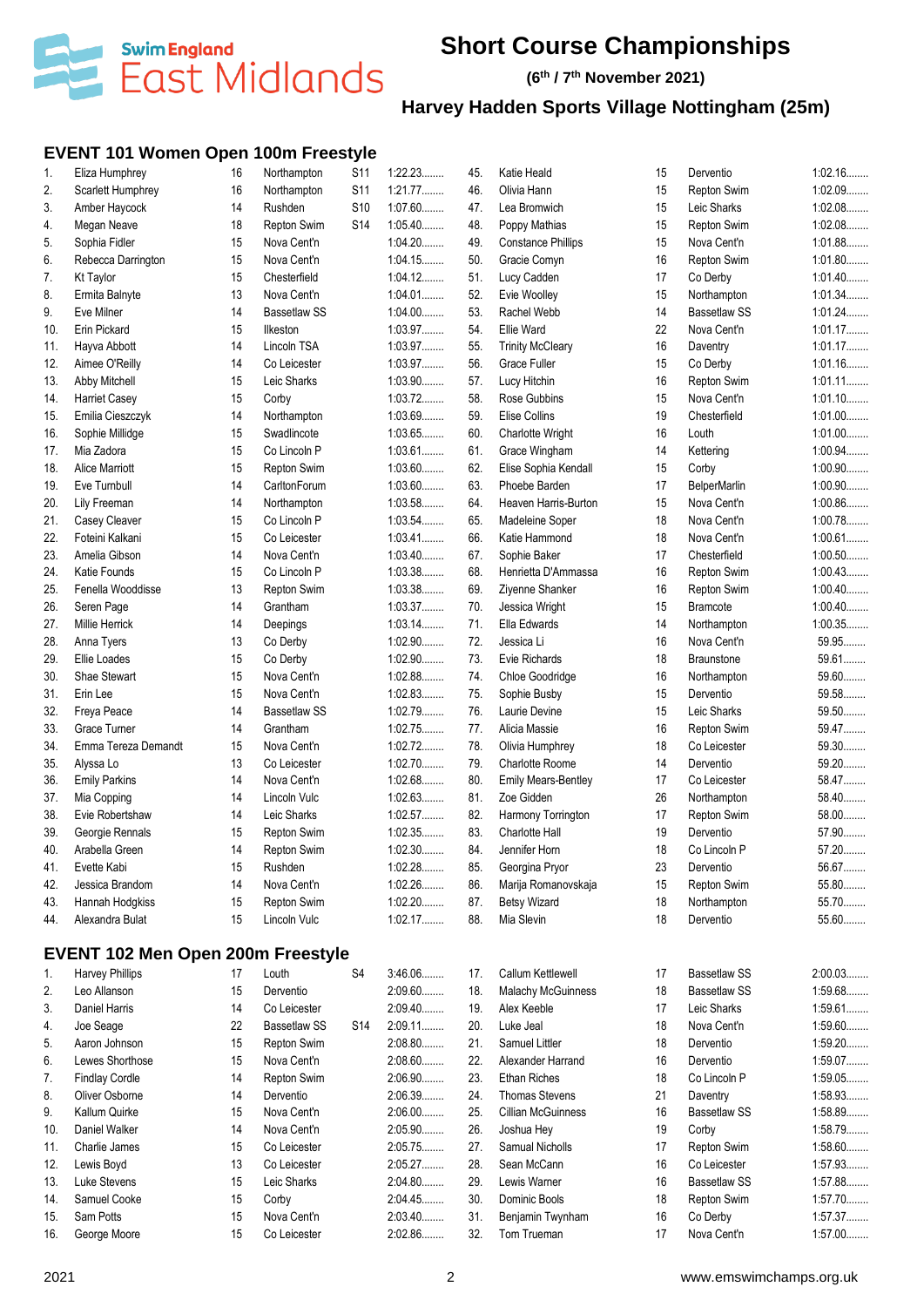

#### **(6 th / 7 th November 2021)**

### **Harvey Hadden Sports Village Nottingham (25m)**

| 33. Joseph Kingsland  |    | Nova Cent'n | 1:56.97   | 37. | <b>Bradley Evans</b> | 18 | Nova Cent'n | 1:54.70   |
|-----------------------|----|-------------|-----------|-----|----------------------|----|-------------|-----------|
| 34. Razvan Grumazescu |    | Northampton | $1:56.80$ | 38. | Jackson O'Rourke     | 19 | Northampton | $1.54.10$ |
| 35. Daniel Kennedy    |    | Repton Swim | 1:56.15   | 39. | Joseph Sadler        | 18 | Nova Cent'n | 1:53.78   |
| 36. Joseph Palmer     | 18 | Nova Cent'n | 1:55.73   | 40. | Ethan Lawton         | 20 | Derventio   | 1:53.10   |

#### **EVENT 103 Women Open 50m Breaststroke**

| 1.              | Ruby Waring            | 15 | Louth               | 37.89   | 25. | Kaitlyn Butters          | 13 | <b>Bassetlaw SS</b> | 36.08   |
|-----------------|------------------------|----|---------------------|---------|-----|--------------------------|----|---------------------|---------|
| 2.              | Georgia Caddy          | 14 | Derventio           | 37.79   | 26. | Lily Jackson-Oates       | 16 | Nova Cent'n         | 36.00   |
| 3.              | Laurie Devine          | 15 | Leic Sharks         | 37.70   | 27. | Chloe Hopkinson          | 16 | Grantham            | 35.98   |
| 4.              | Neve Jones             | 15 | Leic Sharks         | 37.70   | 28. | Chloe Daybell            | 16 | Nova Cent'n         | 35.96   |
| 5.              | Summer York            | 15 | Nene Valley         | 37.69   | 29. | Aimee O'Reilly           | 14 | Co Leicester        | 35.94   |
| 6.              | Casey Cleaver          | 15 | Co Lincoln P        | 37.56   | 30. | Jessica Wheaton          | 14 | Skegness            | 35.90   |
| 7.              | Connie Rennard         | 13 | Repton Swim         | 37.53   | 31. | <b>Charlotte Wright</b>  | 16 | Louth               | 35.62   |
| 8.              | Maisie Speirs          | 15 | Leic Sharks         | $37.42$ | 32. | Heaven Harris-Burton     | 15 | Nova Cent'n         | 35.40   |
| 9.              | Ellie Loades           | 15 | Co Derby            | 37.35   | 33. | Tegan Harrison           | 16 | <b>Boston</b>       | 35.38   |
| 10.             | Grace Wingham          | 14 | Kettering           | 37.26   | 34. | Jessica Grace            | 16 | Repton Swim         | 35.38   |
| 11.             | <b>Emily Batchelor</b> | 14 | Kettering           | 37.20   | 35. | Julia Rucinska           | 16 | Co Derby            | 35.31   |
| 12.             | Nya Wilkinson          | 12 | Northampton         | 37.17   | 36. | Alicia Massie            | 16 | Repton Swim         | 35.21   |
| 13.             | Philippa Hickman       | 13 | Nova Cent'n         | 37.10   | 37. | <b>Bryony Stephenson</b> | 16 | Repton Swim         | $35.16$ |
| 14.             | Madeleine Smirthwaite  | 13 | Co Lincoln P        | 37.09   | 38. | Abby Mitchell            | 15 | Leic Sharks         | 34.80   |
| 15.             | Ava Buxton             | 14 | NottmLeander        | 36.80   | 39. | Ella Edwards             | 14 | Northampton         | 34.66   |
| 16.             | <b>Charlotte Mair</b>  | 18 | Kettering           | 36.80   | 40. | Ellie Ward               | 22 | Nova Cent'n         | 34.42   |
| 17 <sub>1</sub> | Foteini Kalkani        | 15 | Co Leicester        | 36.72   | 41. | Hannah Bowley            | 16 | Repton Swim         | 34.40   |
| 18.             | Magenta Kenyon         | 16 | Kettering           | 36.72   | 42. | Katie Founds             | 15 | Co Lincoln P        | 34.24   |
| 19.             | Freya Wingfield-Dobbs  | 15 | Co Leicester        | $36.70$ | 43. | Laura Broadbent          | 18 | Chesterfield        | 34.10   |
| 20.             | Jennifer Horn          | 18 | Co Lincoln P        | 36.48   | 44. | Sophie Baker             | 17 | Chesterfield        | 33.93   |
| 21.             | Mabel Walker           | 14 | Repton Swim         | 36.45   | 45. | Carys O'Reilly           | 18 | Co Leicester        | 33.60   |
| 22.             | Poppy Mathias          | 15 | Repton Swim         | 36.45   | 46. | Amy Mead                 | 19 | Derventio           | 33.07   |
| 23.             | Emily Hannaford        | 18 | Radford             | 36.31   | 47. | Cira Fletcher            | 23 | Nova Cent'n         | 32.20   |
| 24.             | Megan Oram             | 15 | <b>BelperMarlin</b> | $36.20$ |     |                          |    |                     |         |

#### **EVENT 104 Men Open 100m Breaststroke**

| 1.  | <b>Bruce Dee</b>                    | 15 | Northampton         | SB <sub>6</sub> | 1:44.98   | 26.            | Aidan Joubert          | 16 | Repton Swim         |             | 1:11.30 |
|-----|-------------------------------------|----|---------------------|-----------------|-----------|----------------|------------------------|----|---------------------|-------------|---------|
| 2.  | Owen Say                            | 20 | Nova Cent'n         | SB7             | $1:41.60$ | 27.            | Samuel Munroe          | 16 | Hinckley            |             | 1:10.88 |
| 3.  | Kian Saville                        | 21 | Daventry            | SB <sub>9</sub> | 1:41.32   | 28.            | Adam Frazer            | 15 | Rushden             |             | 1:10.79 |
| 4.  | <b>William Perry</b>                | 21 | Northampton         | SB <sub>6</sub> | $1:29.00$ | 29.            | Enkh-Mergen Davaadorj  | 16 | Nova Cent'n         |             | 1:10.46 |
| 5.  | Kyren Goodwin                       | 15 | Worksop             |                 | $1:17.25$ | 30.            | Jacob Hamblen          | 16 | Derventio           |             | 1:10.46 |
| 6.  | Jasper Jones                        | 14 | Northampton         |                 | 1:17.19   | 31.            | George Berwick         | 18 | Grantham            |             | 1:10.34 |
| 7.  | Aaron Johnson                       | 15 | Repton Swim         |                 | 1:17.07   | 32.            | Jack Taylor            | 17 | Leic Sharks         |             | 1:10.19 |
| 8.  | Charlie James                       | 15 | Co Leicester        |                 | 1:16.86   | 33.            | Joe Seage              | 22 | <b>Bassetlaw SS</b> | <b>SB14</b> | 1:10.13 |
| 9.  | Cameron Bell                        | 14 | Rushden             |                 | 1:16.77   | 34.            | George Whittle         | 15 | Derventio           |             | 1:09.80 |
| 10. | <b>William Parnell</b>              | 14 | Co Lincoln P        |                 | 1:16.47   | 35.            | <b>Elliot Sibley</b>   | 16 | Nova Cent'n         |             | 1:09.70 |
| 11. | Jacob Hodkinson                     | 14 | <b>Bassetlaw SS</b> |                 | $1:16.21$ | 36.            | Sandor Apponyi         | 18 | Repton Swim         |             | 1:09.42 |
| 12. | Luke Chambers                       | 13 | Nova Cent'n         |                 | 1:15.86   | 37.            | William Soden-Barton   | 17 | NottmLeander        |             | 1:09.31 |
| 13. | Nathan Morgan                       | 15 | Repton Swim         |                 | 1:15.81   | 38.            | Joshua Vance           | 18 | Northampton         |             | 1:09.29 |
| 14. | Willem Kloosterboer                 | 15 | Repton Swim         |                 | 1:15.49   | 39.            | James Annable          | 15 | Kettering           |             | 1:08.52 |
| 15. | Leo Allanson                        | 15 | Derventio           |                 | 1:13.87   | 40.            | <b>Henry Crust</b>     | 16 | Co Lincoln P        |             | 1:08.43 |
| 16. | Lewis Boyd                          | 13 | Co Leicester        |                 | 1:13.81   | 41.            | John-Petre Vassilev-Ne | 17 | Co Derby            |             | 1:08.40 |
| 17. | Oliver Oxley                        | 15 | Co Leicester        |                 | 1:13.74   | 42.            | <b>Harry Benzies</b>   | 16 | <b>Bassetlaw SS</b> |             | 1:08.15 |
| 18. | Paul Page                           | 14 | Co Leicester        |                 | 1:13.73   | 43.            | Ross Balderson         | 21 | Rushden             |             | 1:08.03 |
| 19. | Lewis Cotterell                     | 15 | Co Leicester        |                 | $1:13.62$ | 44.            | Alexander Casey        | 17 | Co Leicester        |             | 1:06.30 |
| 20. | Harry Brancham                      | 15 | <b>Bassetlaw SS</b> |                 | $1:13.62$ | 45.            | Samuel Brookes         | 17 | <b>BelperMarlin</b> |             | 1:05.20 |
| 21. | <b>Oliver Gillott</b>               | 15 | Dronfield           |                 | 1:13.56   | 46.            | Samuel Smith           | 16 | Northampton         |             | 1:04.80 |
| 22. | George Cummings                     | 14 | NottmLeander        |                 | 1:12.67   | 47.            | <b>Thomas White</b>    | 19 | Nova Cent'n         |             | 1:03.93 |
| 23. | Evan Hawley                         | 14 | Nova Cent'n         |                 | 1:12.46   | 48.            | Jack Blair             | 23 | Chesterfield        |             | 1:02.43 |
| 24. | Daniel Oyaide-Nicholls              | 15 | Nova Cent'n         |                 | $1:12.21$ | 49.            | Joshua Pemberton       | 21 | Derventio           |             | 1:02.14 |
| 25. | Kieran Howard                       | 15 | Radford             |                 | 1:11.76   | 50.            | Harvey Freeman         | 17 | Northampton         |             | 1:01.20 |
|     | <b>EVENT 105 Women Open 400m IM</b> |    |                     |                 |           |                |                        |    |                     |             |         |
| 1.  | Grace Turner                        | 14 | Grantham            |                 | 5:23.76   | 5.             | Alice Streeter         | 15 | Co Leicester        |             | 5:15.26 |
| 2.  | Lily Freeman                        | 14 | Northampton         |                 | 5:23.39   | 6.             | Chloe Hopkinson        | 16 | Grantham            |             | 5:12.60 |
| 3.  | Sophie Martin                       | 14 | Chesterfield        |                 | $5:22.71$ | 7 <sub>1</sub> | Evie Woolley           | 15 | Northampton         |             | 5:10.72 |
| 4.  | Emma Tereza Demandt                 | 15 | Nova Cent'n         |                 | $5:21.81$ | 8.             | Lilv Jackson-Oates     | 16 | Nova Cent'n         |             | 5:08.95 |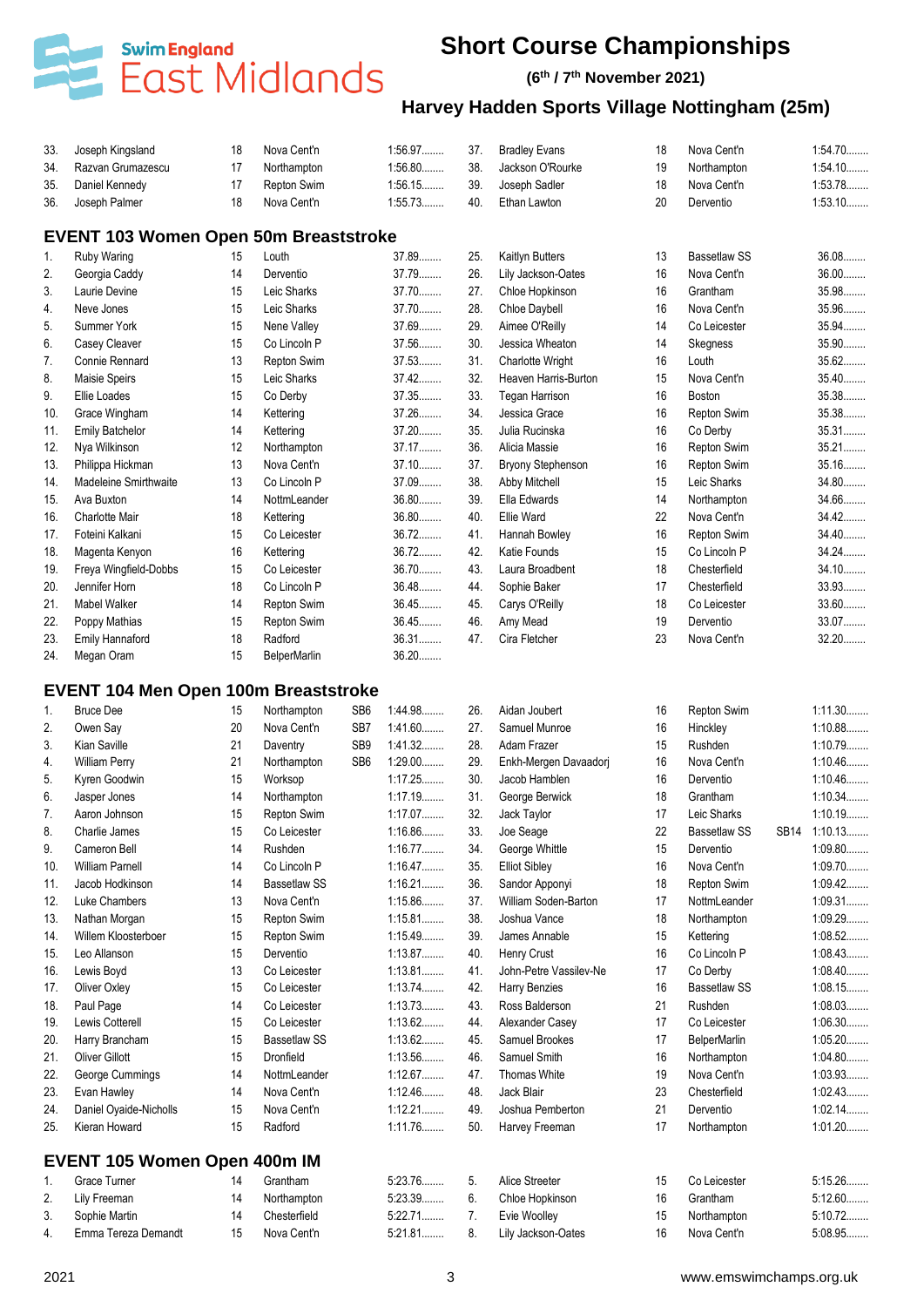

#### **(6 th / 7 th November 2021)**

| 9.       | Tia Keightley                               | 17 | Co Leicester        |                 | 5:04.82   | 14. | Emma Erskine                            | 17 | Nova Cent'n         | 4:54.51   |
|----------|---------------------------------------------|----|---------------------|-----------------|-----------|-----|-----------------------------------------|----|---------------------|-----------|
| 10.      | Pia Summers-Newton                          | 15 | Northampton         |                 | 5:04.03   | 15. | <b>Kate Morris</b>                      | 16 | Nova Cent'n         | 4:50.67   |
| 11.      | <b>Holly Marshall</b>                       | 15 | Lincoln Vulc        |                 | 5:02.79   | 16. | <b>Betsv Wizard</b>                     | 18 | Northampton         | 4:46.04   |
| 12.      | Eja Coe                                     | 15 | Derventio           |                 | 5:01.97   | 17. | Freya Colbert                           | 17 | Nova Cent'n         | 4:38.71   |
| 13.      | Yasmine Sheffield                           | 17 | Leic Sharks         |                 | 4:58.50   |     |                                         |    |                     |           |
|          | <b>EVENT 106 Men Open 100m Butterfly</b>    |    |                     |                 |           |     |                                         |    |                     |           |
| 1.       | Kian Saville                                | 21 | Daventry            | S <sub>10</sub> | $1:39.60$ | 22. | <b>Russell Wilson-Haw</b>               | 18 | Kettering           | 1:01.66   |
| 2.       | Lewis Cotterell                             | 15 | Co Leicester        |                 | 1:06.74   | 23. | Sachin Thethy                           | 17 | Rushden             | 1:01.59   |
| 3.       | Leo Allanson                                | 15 | Derventio           |                 | $1:06.40$ | 24. | <b>Cillian McGuinness</b>               | 16 | <b>Bassetlaw SS</b> | 1:00.94   |
| 4.       | Zak Frisby                                  | 14 | Radford             |                 | 1:06.02   | 25. | Kyle Merryweather                       | 17 | Radford             | 1:00.75   |
| 5.       | Kieran Howard                               | 15 | Radford             |                 | 1:05.96   | 26. | Jack Stretton                           | 17 | Co Leicester        | $1:00.60$ |
| 6.       | Joe Dayman                                  | 15 | <b>Braunstone</b>   |                 | 1:05.95   | 27. | Benjamin Twynham                        | 16 | Co Derby            | $1:00.51$ |
| 7.       | Thomas Derbyshire                           | 15 | Leic Sharks         |                 | 1:05.80   | 28. | <b>Billy Pettit</b>                     | 20 | Northampton         | $1:00.36$ |
|          | Joshua Kettlewell                           | 14 | <b>Bassetlaw SS</b> |                 | 1:05.70   | 29. | Oliver Hooper                           | 18 | Repton Swim         | 1:00.33   |
| 8.<br>9. | <b>Oliver Silver</b>                        | 15 | Mansfield           |                 | 1:05.70   | 30. | Leo Pollock                             | 15 | Repton Swim         | $1:00.20$ |
|          | Charlie James                               | 15 | Co Leicester        |                 | 1:05.19   | 31. |                                         | 18 | Nova Cent'n         | $1:00.10$ |
| 10.      |                                             |    |                     |                 |           |     | Gabriel Oyaide-Nicholl                  |    |                     | 59.70     |
| 11.      | Joe Seage                                   | 22 | <b>Bassetlaw SS</b> | S <sub>14</sub> | 1:05.17   | 32. | Jackson O'Rourke                        | 19 | Northampton         | 59.14.    |
| 12.      | <b>Thomas Polley</b>                        | 15 | Nova Cent'n         |                 | 1:04.50   | 33. | Callum Kettlewell                       | 17 | <b>Bassetlaw SS</b> |           |
| 13.      | Luke Stevens                                | 15 | Leic Sharks         |                 | 1:04.44   | 34. | <b>Edward Bromley</b>                   | 22 | Chesterfield        | 59.03     |
| 14.      | Alfie Silver                                | 15 | Mansfield           |                 | 1:03.80   | 35. | Joshua Tapsell                          | 21 | Melton M'bry        | 58.80     |
| 15.      | Oliver Osborne                              | 14 | Derventio           |                 | 1:03.20   | 36. | Joshua Bailye                           | 16 | <b>Repton Swim</b>  | 58.41.    |
| 16.      | Paul lle                                    | 18 | Kettering           |                 | 1:02.46   | 37. | Ruslan Golubs                           | 22 | Sutton              | 58.32     |
| 17.      | <b>Stanley Beasley</b>                      | 17 | Daventry            |                 | 1:02.24   | 38. | <b>Finley Bunhejee</b>                  | 16 | Derventio           | 57.40     |
| 18.      | Mario Vasconcellos-Bla                      | 13 | Nene Valley         |                 | $1:02.20$ | 39. | Joseph Sadler                           | 18 | Nova Cent'n         | 57.12     |
| 19.      | <b>Tyler Coles</b>                          | 15 | Daventry            |                 | $1:02.04$ | 40. | <b>Elliot Day</b>                       | 19 | Nova Cent'n         | 56.80     |
| 20.      | Aaron Warren                                | 20 | Northampton         |                 | 1:01.74   | 41. | Luca De Zilva                           | 18 | Leic Sharks         | 56.73     |
| 21.      | Samuel Cooke                                | 15 | Corby               |                 | 1:01.70   | 42. | Jamie Ingram                            | 23 | Derventio           | 52.20     |
|          | <b>EVENT 107 Women Open 100m Backstroke</b> |    |                     |                 |           |     |                                         |    |                     |           |
| 1.       | Eliza Humphrey                              | 16 | Northampton         | S <sub>11</sub> | 1:32.31   | 31. | <b>Trinity McCleary</b>                 | 16 | Daventry            | 1:08.84   |
| 2.       | Scarlett Humphrey                           | 16 | Northampton         | S <sub>11</sub> | 1:30.47   | 32. | Anna Johnson                            | 16 | Northampton         | 1:08.60   |
| 3.       | Amber Haycock                               | 14 | Rushden             | S <sub>10</sub> | 1:18.33   | 33. | Evette Kabi                             | 15 | Rushden             | 1:08.58   |
| 4.       | Jessica Oxley                               | 12 | Co Leicester        |                 | 1:12.27   | 34. | Amelia Stevenson                        | 16 | <b>Bassetlaw SS</b> | 1:08.49   |
| 5.       | Francesca Hallam-Stott                      | 14 | Grantham            |                 | 1:12.25   | 35. | Lucy Conroy                             | 17 | Worksop             | 1:08.49   |
| 6.       | Alexandra Bulat                             | 15 | Lincoln Vulc        |                 | 1:11.79   | 36. | Alice Streeter                          | 15 | Co Leicester        | $1:08.04$ |
| 7.       | Adea Sollaku                                | 12 | Repton Swim         |                 | 1:11.60   | 37. | Evie Woolley                            | 15 |                     | 1:07.60   |
|          |                                             | 14 | <b>Bassetlaw SS</b> |                 | 1:11.53   | 38. |                                         | 17 | Northampton         | 1:07.59   |
| 8.       | Ruby Credland                               |    |                     |                 |           |     | Rebecca Lowe<br><b>Harriot Richmond</b> |    | Northampton         |           |
| 9.       | Alicia Ball                                 | 15 | Co Leicester        |                 | 1:11.52   | 39. |                                         | 17 | Leic Sharks         | 1:07.51   |
| 10.      | Brianna Hansen-Hoare                        | 14 | Repton Swim         |                 | 1:11.50   | 40. | Laura Broadbent                         | 18 | Chesterfield        | 1:07.30   |
| 11.      | Evie Dickinson                              | 13 | Louth               |                 | 1:11.34   | 41. | Rose Dickerson                          | 15 | Nova Cent'n         | 1:07.05   |
| 12.      | Megan Neave                                 | 18 | Repton Swim         | S <sub>14</sub> | 1:11.25   | 42. | <b>Isobelle Moore</b>                   | 17 | Chesterfield        | 1:07.02   |
| 13.      | Amreen Sanghera                             | 14 | Co Leicester        |                 | 1:11.24   | 43. | Evie Richards                           | 18 | <b>Braunstone</b>   | 1:06.85   |
| 14.      | Darcie Platts                               | 13 | Co Leicester        |                 | 1:11.02   | 44. | Olivia Gregory                          | 17 | Co Derby            | 1:06.75   |
| 15.      | Evie Turner                                 | 15 | Grantham            |                 | $1:11.01$ | 45. | Isabel Purgavie                         | 17 | <b>BelperMarlin</b> | 1:06.71   |
| 16.      | <b>Kt Taylor</b>                            | 15 | Chesterfield        |                 | $1:11.00$ | 46. | Charlotte Roome                         | 14 | Derventio           | 1:06.48   |
| 17.      | Catherine Robson                            | 14 | Co Derby            |                 | 1:10.69   | 47. | Rachel Webb                             | 14 | <b>Bassetlaw SS</b> | 1:06.43   |
| 18.      | Lily Freeman                                | 14 | Northampton         |                 | 1:10.64   | 48. | Sophie Busby                            | 15 | Derventio           | $1:06.41$ |
| 19.      | Aimee O'Reilly                              | 14 | Co Leicester        |                 | 1:10.46   | 49. | Charlotte Hall                          | 19 | Derventio           | 1:06.35   |
| 20.      | Poppy Mathias                               | 15 | Repton Swim         |                 | 1:10.36   | 50. | Jessica Li                              | 16 | Nova Cent'n         | 1:06.31   |
| 21.      | Grace Turner                                | 14 | Grantham            |                 | 1:10.26   | 51. | Chloe Goodridge                         | 16 | Northampton         | 1:05.62   |
| 22.      | Rebecca Darrington                          | 15 | Nova Cent'n         |                 | 1:10.26   | 52. | Lucy Hitchin                            | 16 | Repton Swim         | 1:05.45   |
| 23.      | Olivia Hann                                 | 15 | Repton Swim         |                 | 1:10.25   | 53. | <b>Holly Marshall</b>                   | 15 | Lincoln Vulc        | 1:05.44   |
| 24.      | Elise Sophia Kendall                        | 15 | Corby               |                 | $1:10.14$ | 54. | Gracie Comyn                            | 16 | Repton Swim         | 1:05.15   |
| 25.      | Emilia Cieszczyk                            | 14 | Northampton         |                 | $1:10.00$ | 55. | Nelly Kinch                             | 20 | Nova Cent'n         | $1:05.10$ |
| 26.      | Ruby Waring                                 | 15 | Louth               |                 | $1:09.90$ | 56. | Elise Collins                           | 19 | Chesterfield        | 1:04.83   |
| 27.      | Grace Wingham                               | 14 | Kettering           |                 | 1:09.89   | 57. | Jennifer Horn                           | 18 | Co Lincoln P        | 1:04.66   |
| 28.      | Jessica Wright                              | 15 | <b>Bramcote</b>     |                 | 1:09.88   | 58. | Madeleine Soper                         | 18 | Nova Cent'n         | 1:03.47   |
| 29.      | Mia Copping                                 | 14 | Lincoln Vulc        |                 | 1:09.82   | 59. | Iona Colbert                            | 16 | Nova Cent'n         | 1:01.83   |
| 30.      | Fenella Wooddisse                           | 13 | Repton Swim         |                 | 1:09.49   | 60. | Georgina Pryor                          | 23 | Derventio           | 1:01.62   |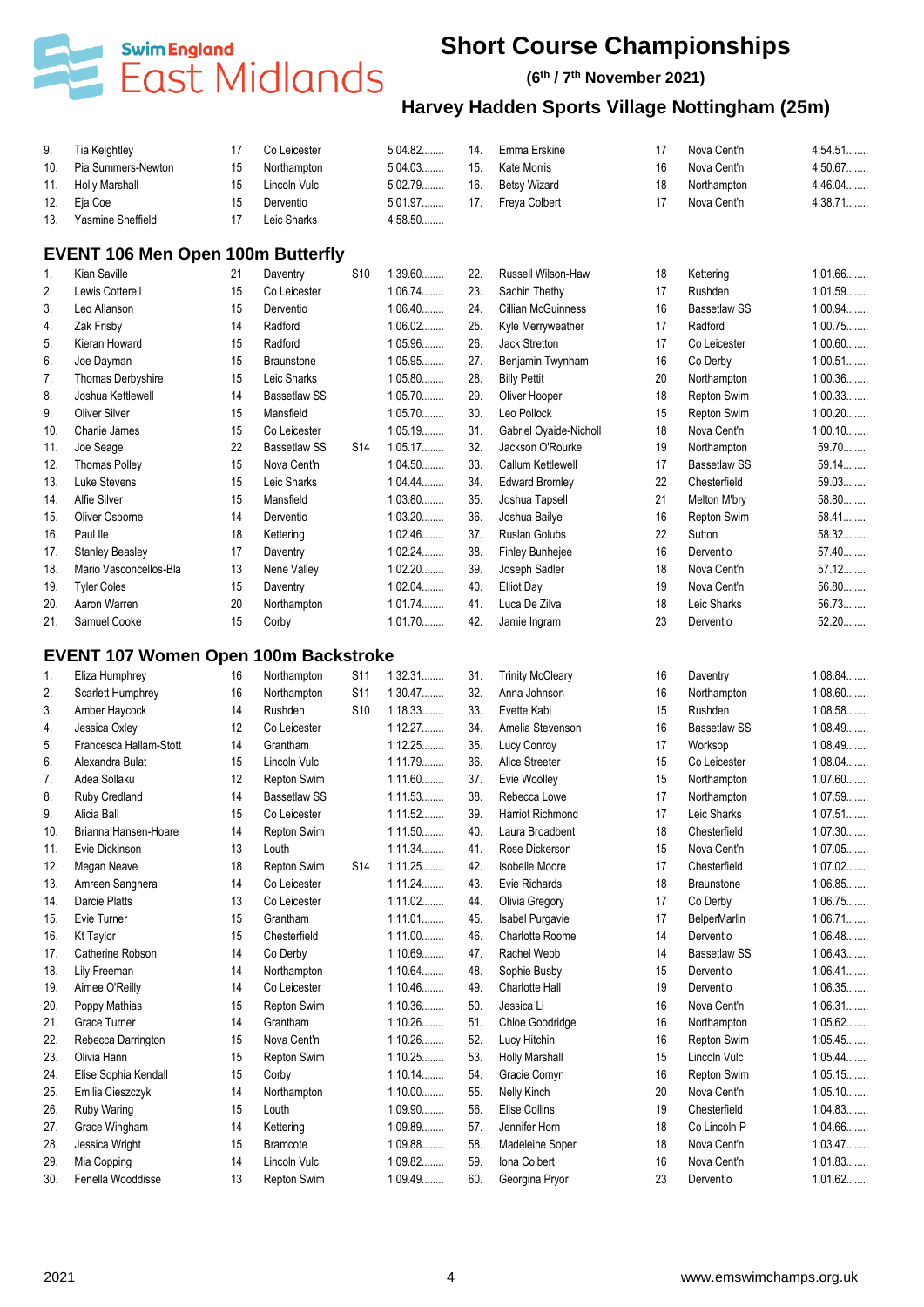

**(6 th / 7 th November 2021)**

# **Harvey Hadden Sports Village Nottingham (25m)**

#### **EVENT 108 Men Open 50m Backstroke**

| 1.       | Harvey Phillips                            | 17 | Louth                | S <sub>4</sub>  | 1:08.13      | 24. | Sachin Thethy             | 17 | Rushden                   | 29.40              |
|----------|--------------------------------------------|----|----------------------|-----------------|--------------|-----|---------------------------|----|---------------------------|--------------------|
| 2.       | Kallum Quirke                              | 15 | Nova Cent'n          |                 | 31.54        | 25. | Paul lle                  | 18 | Kettering                 | 29.21              |
| 3.       | Harry Milne                                | 13 | Louth                |                 | 31.51        | 26. | Benjamin Nutter           | 16 | Melton M'bry              | 29.08              |
| 4.       | Cole Stevens                               | 14 | Chesterfield         |                 | 31.49        | 27. | Adam Frazer               | 15 | Rushden                   | 29.03              |
| 5.       | Jack Goldfinch                             | 15 | Loughborough         |                 | 31.45        | 28. | <b>Elliot Day</b>         | 19 | Nova Cent'n               | 28.86              |
| 6.       | Owen Hathway                               | 15 | Grantham             |                 | 31.31        | 29. | <b>Isaac Caddy</b>        | 16 | Derventio                 | 28.85              |
| 7.       | <b>Findlay Cordle</b>                      | 14 | Repton Swim          |                 | 31.30        | 30. | Joshua Bailye             | 16 | Repton Swim               | 28.75              |
| 8.       | Thomas Derbyshire                          | 15 | Leic Sharks          |                 | 31.02        | 31. | Ezra Lambert              | 15 | Repton Swim               | 28.68              |
| 9.       | Judd Tucker                                | 15 | NottmLeander         |                 | $31.00$      | 32. | Ryan Coles                | 16 | Daventry                  | 28.58              |
| 10.      | Joseph Parnell                             | 14 | Co Lincoln P         |                 | 30.89        | 33. | James Annable             | 15 | Kettering                 | 28.40              |
| 11.      | <b>Elliott Barker</b>                      | 14 | Northampton          |                 | 30.88        | 34. | <b>Finley Ellis</b>       | 16 | NottmLeander              | 28.26              |
| 12.      | Lewes Shorthose                            | 15 | Nova Cent'n          |                 | 30.70        | 35. | Cameron Jamieson          | 14 | Repton Swim               | 28.08              |
| 13.      | Jacob Mills                                | 14 | Leic Sharks          |                 | 30.67        | 36. | <b>Edward Bromley</b>     | 22 | Chesterfield              | 27.96              |
| 14.      | Ethan Randall                              | 15 | Corby                |                 | $30.66$      | 37. | Dominic Bools             | 18 | Repton Swim               | 27.90              |
| 15.      | Archie Heron                               | 15 | Derventio            |                 | 30.56        | 38. | <b>Malachy McGuinness</b> | 18 | <b>Bassetlaw SS</b>       | 27.82              |
| 16.      | Zak Goodson                                | 15 | Radford              |                 | $30.30$      | 39. | Andrew Hall               | 18 | NottmLeander              | 27.74              |
| 17.      | George Moore                               | 15 | Co Leicester         |                 | $30.30$      | 40. | Finley Bunhejee           | 16 | Derventio                 | 26.90              |
| 18.      | Nathan Morgan                              | 15 | Repton Swim          |                 | 30.27        | 41. | Ethan Lawton              | 20 | Derventio                 | 26.86              |
| 19.      | Sam Potts                                  | 15 | Nova Cent'n          |                 | 29.89        | 42. | Lewis Warner              | 16 | <b>Bassetlaw SS</b>       | 26.84              |
| 20.      | Luke Witten                                | 17 | Long Eaton           |                 | 29.78        | 43. | Jamie Ingram              | 23 | Derventio                 | 26.43              |
| 21.      | Michael Kerslake                           | 46 | CarltonForum         |                 | 29.75        | 44. | <b>Thomas Pickering</b>   | 21 | Nova Cent'n               | 26.23              |
| 22.      | Joseph Burrows                             | 17 | Daventry             |                 | 29.63        | 45. | Luca De Zilva             | 18 | Leic Sharks               | 25.69              |
| 23.      | Henry Knight                               | 16 | Northampton          |                 | 29.40.       | 46. | Archie Evans              | 17 | Corby                     | 25.67              |
|          |                                            |    |                      |                 |              |     |                           |    |                           |                    |
|          | <b>EVENT 109 Women Open 200m Butterfly</b> |    |                      |                 |              |     |                           |    |                           |                    |
| 1.       | Isabel Sharp                               | 15 | Daventry             |                 | 2:37.40      | 14. | Evie Johnson              | 14 | Nova Cent'n               | 2:26.40            |
|          |                                            | 14 |                      |                 | 2:36.21      | 15. | Abbie Ruddle              | 18 |                           | 2:26.12            |
| 2.<br>3. | Lily Freeman                               | 14 | Northampton<br>Corby |                 | 2:34.75      | 16. | Poppy Mead                | 16 | Loughborough<br>Derventio | 2:24.83            |
|          | <b>Lilly Tappern</b><br>Grace Turner       | 14 | Grantham             |                 | 2:33.05      |     |                           | 16 | Nova Cent'n               | $2:22.00$          |
| 4.       |                                            |    |                      |                 | 2:31.18      | 17. | Livia Kingsland           |    |                           | 2:19.64            |
| 5.       | Freya Peace                                | 14 | <b>Bassetlaw SS</b>  |                 |              | 18. | Kate Morris               | 16 | Nova Cent'n               |                    |
| 6.       | Eja Coe                                    | 15 | Derventio            |                 | $2:30.00$    | 19. | Carys O'Reilly            | 18 | Co Leicester              | 2:18.83<br>2:17.81 |
| 7.       | Katie Maloney                              | 24 | Lincoln Vulc         |                 | 2:28.63      | 20. | Emma Erskine              | 17 | Nova Cent'n               |                    |
| 8.       | Ziyenne Shanker                            | 16 | Repton Swim          |                 | 2:28.57      | 21. | Anya Preece               | 18 | Nova Cent'n               | 2:17.60<br>2:17.60 |
| 9.       | Katie Hammond                              | 18 | Nova Cent'n          |                 | 2:28.20      | 22. | Yasmine Sheffield         | 17 | Leic Sharks               |                    |
| 10.      | Evie Robertshaw                            | 14 | Leic Sharks          |                 | 2:27.93      | 23. | Freya Colbert             | 17 | Nova Cent'n               | $2:17.40$          |
| 11.      | <b>Constance Phillips</b>                  | 15 | Nova Cent'n          |                 | 2:27.41      | 24. | Henrietta D'Ammassa       | 16 | Repton Swim               | 2:17.30            |
| 12.      | Megan Speirs                               | 17 | Nova Cent'n          |                 | 2:26.90      | 25. | <b>Betsy Wizard</b>       | 18 | Northampton               | 2:12.06            |
| 13.      | Annabel Russell                            | 15 | Co Leicester         |                 | 2:26.57      |     |                           |    |                           |                    |
|          | <b>EVENT 110 Men Open 200m IM</b>          |    |                      |                 |              |     |                           |    |                           |                    |
| 1.       | <b>Bruce Dee</b>                           | 15 | Northampton          | SM <sub>6</sub> | $3:30.81$    | 14. | Ezra Lambert              | 15 | Repton Swim               | 2:17.50            |
| 2.       | Joseph Parnell                             | 14 | Co Lincoln P         |                 | 2:25.16      | 15. | Samual Nicholls           | 17 | Repton Swim               | 2:15.80            |
| 3.       | Paul Page                                  | 14 | Co Leicester         |                 | 2:24.02      | 16. | Alex Keeble               | 17 | Leic Sharks               | 2:13.47            |
| 4.       | Leo Allanson                               | 15 | Derventio            |                 | 2:23.93      | 17. | Razvan Grumazescu         | 17 | Northampton               | 2:12.23            |
| 5.       | Nathan Morgan                              | 15 | Repton Swim          |                 | 2:23.52      | 18. | <b>Ethan Riches</b>       | 18 | Co Lincoln P              | 2:11.44            |
| 6.       | Oliver Osborne                             | 14 | Derventio            |                 | 2:22.75      | 19. | Thomas White              | 19 | Nova Cent'n               | 2:10.73            |
| 7.       | Archie Heron                               | 15 | Derventio            |                 | 2:22.55      | 20. | Joshua Vance              | 18 | Northampton               | 2:09.87            |
| 8.       | Daniel Walker                              | 14 | Nova Cent'n          |                 | 2:22.05      | 21. | <b>Finley Bunhejee</b>    | 16 | Derventio                 | 2:09.30            |
| 9.       | <b>Findlay Cordle</b>                      | 14 | Repton Swim          |                 | 2:21.22      | 22. | Samuel Smith              | 16 | Northampton               | 2:09.27            |
| 10.      | Adam Frazer                                | 15 | Rushden              |                 | 2:21.03      | 23. | Alexander Casey           | 17 | Co Leicester              | 2:07.58            |
| 11.      | Oliver Oxley                               | 15 | Co Leicester         |                 | $2:20.00$    | 24. | Daniel Kennedy            | 17 | Repton Swim               | 2:06.91            |
| 12.      | Joe Seage                                  | 22 | <b>Bassetlaw SS</b>  |                 | SM14 2:19.94 | 25. | Harvey Freeman            | 17 | Northampton               | 2:04.20            |
| 13.      | George Whittle                             | 15 | Derventio            |                 | 2:18.85      |     |                           |    |                           |                    |
|          |                                            |    |                      |                 |              |     |                           |    |                           |                    |
|          | <b>EVENT 201 Women Open 400m Freestyle</b> |    |                      |                 |              |     |                           |    |                           |                    |
| 1.       | Scarlett Humphrey                          | 16 | Northampton          | S11             | 6:22.90      | 8.  | Evie Robertshaw           | 14 | Leic Sharks               | 4:37.80            |
| 2.       | Eliza Humphrey                             | 16 | Northampton          | S11             | 6:08.30      | 9.  | Rose Gubbins              | 15 | Nova Cent'n               | 4:37.73            |
| 3.       | Amber Haycock                              | 14 | Rushden              | S10             | 5:18.21      | 10. | <b>Annabel Russell</b>    | 15 | Co Leicester              | 4:34.91            |
| 4.       | Megan Neave                                | 18 | Repton Swim          | S14             | 5:04.54      | 11. | Heaven Harris-Burton      | 15 | Nova Cent'n               | 4:34.05            |
| 5.       | Jessica Brandom                            | 14 | Nova Cent'n          |                 | 4:39.90      | 12. | Eja Coe                   | 15 | Derventio                 | 4:33.54            |
| 6.       | Laurie Devine                              | 15 | Leic Sharks          |                 | 4:38.40      | 13. | Katie Hammond             | 18 | Nova Cent'n               | 4:32.78            |
| 7.       | Katie Heald                                | 15 | Derventio            |                 | 4:38.30      | 14. | Olivia Humphrey           | 18 | Co Leicester              | 4:32.56            |
|          |                                            |    |                      |                 |              |     |                           |    |                           |                    |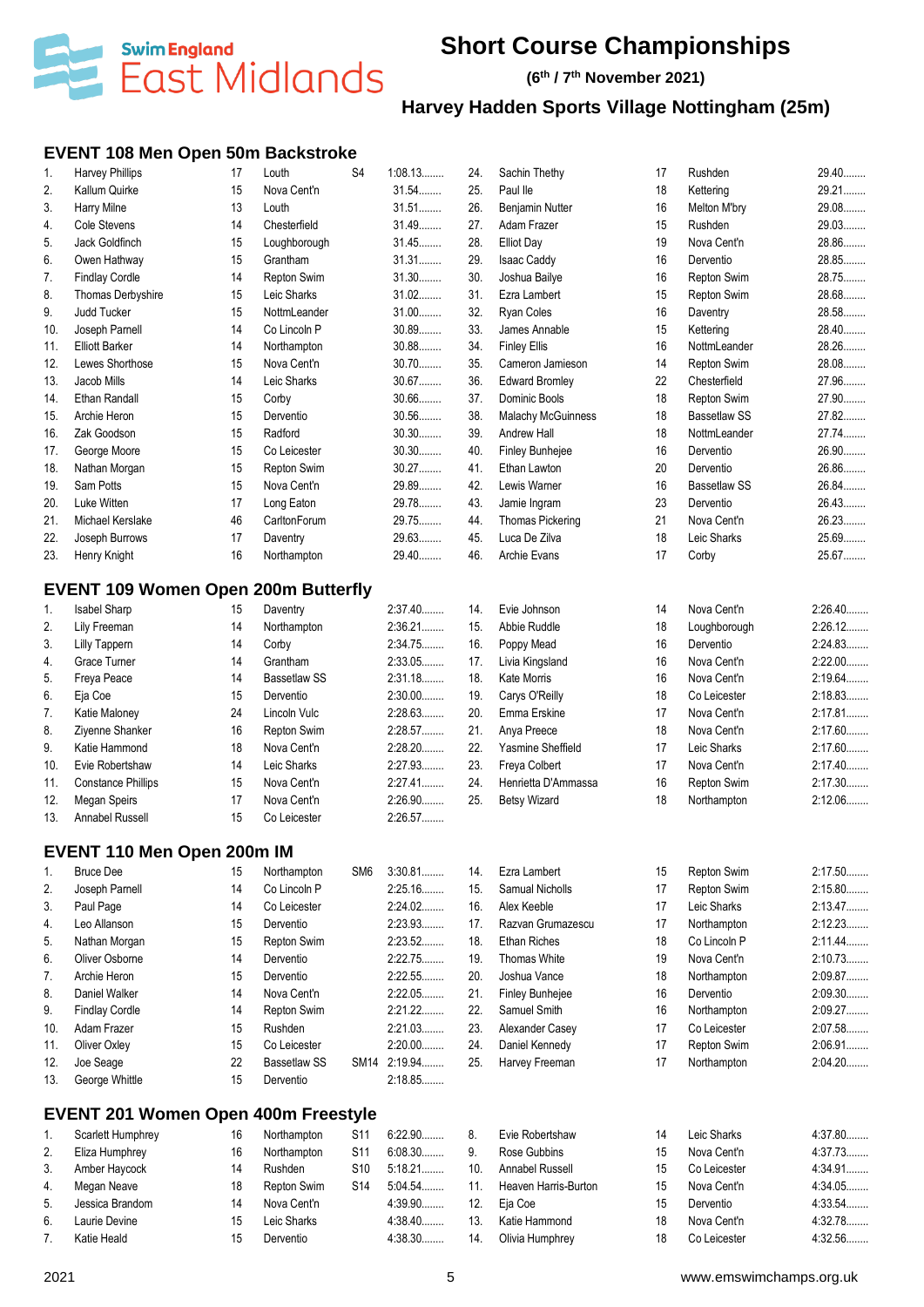

#### **(6 th / 7 th November 2021)**

| 15.        | Sophie Busby                            | 15       | Derventio                   |                 | 4:31.66        | 23. | <b>Harriet Oxley</b>      | 16 | Co Leicester        | 4:24.91   |
|------------|-----------------------------------------|----------|-----------------------------|-----------------|----------------|-----|---------------------------|----|---------------------|-----------|
| 16.        | <b>Holly Marshall</b>                   | 15       | Lincoln Vulc                |                 | 4:31.38        | 24. | Harmony Torrington        | 17 | Repton Swim         | 4:24.82   |
| 17.        | <b>Megan Speirs</b>                     | 17       | Nova Cent'n                 |                 | 4:30.10        | 25. | Livia Kingsland           | 16 | Nova Cent'n         | 4:24.13   |
| 18.        | Evie Woolley                            | 15       | Northampton                 |                 | 4:29.79        | 26. | Henrietta D'Ammassa       | 16 | Repton Swim         | 4:21.33   |
| 19.        | Grace Fuller                            | 15       | Co Derby                    |                 | 4:29.69        | 27. | Anya Preece               | 18 | Nova Cent'n         | $4:21.00$ |
| 20.        | Charlotte Roome                         | 14       | Derventio                   |                 | 4:29.48        | 28. | Mia Slevin                | 18 | Derventio           | 4:11.80   |
| 21.        | Marija Romanovskaja                     | 15       | Repton Swim                 |                 | 4:26.30        | 29. | Freya Colbert             | 17 | Nova Cent'n         | 4:10.23   |
| 22.        | Nelly Kinch                             | 20       | Nova Cent'n                 |                 | 4:25.30        |     |                           |    |                     |           |
|            | <b>EVENT 202 Men Open 50m Freestyle</b> |          |                             |                 |                |     |                           |    |                     |           |
| 1.         | Harvey Phillips                         | 17       | Louth                       | S <sub>4</sub>  | 50.29          | 50. | Connor Byron              | 16 | NottmLeander        | 25.92     |
| 2.         | <b>Max Davies</b>                       | 14       | Worksop                     | S9              | 39.20          | 51. | <b>Stanley Beasley</b>    | 17 | Daventry            | 25.92     |
| 3.         | <b>Bruce Dee</b>                        | 15       | Northampton                 | S <sub>6</sub>  | 38.43          | 52. | Latrell Wynter            | 18 | Radford             | 25.90     |
| 4.         | Kian Saville                            | 21       | Daventry                    | S <sub>10</sub> | 32.36          | 53. | Flynn Mulligan            | 16 | Repton Swim         | 25.90     |
| 5.         | Owen Say                                | 20       | Nova Cent'n                 | S <sub>8</sub>  | $30.70$        | 54. | Jody Gillott              | 16 | Worksop             | 25.90     |
| 6.         | Thomas Derbyshire                       | 15       | Leic Sharks                 |                 | 27.70          | 55. | <b>Thomas Sumner</b>      | 16 | Hinckley            | 25.88     |
| 7.         | Liam Hill                               | 14       | Nova Cent'n                 |                 | 27.70          | 56. | <b>Billy Pettit</b>       | 20 | Northampton         | 25.80     |
| 8.         | Harry Milne                             | 13       | Louth                       |                 | 27.69          | 57. | <b>Albert Malsher</b>     | 18 | Rushden             | 25.77     |
| 9.         | Harry Faulkner                          | 15       | Wellingboro                 |                 | 27.66          | 58. | <b>Charlie Miller</b>     | 16 | Skegness            | 25.75     |
| 10.        | George Moore                            | 15       | Co Leicester                |                 | 27.63.         | 59. | Alexander Harrand         | 16 | Derventio           | 25.75     |
| 11.        | Leo Allanson                            | 15       | Derventio                   |                 | 27.62          | 60. | <b>Isaac Caddy</b>        | 16 | Derventio           | 25.73     |
| 12.        | <b>Thomas Swales</b>                    | 12       | Nova Cent'n                 |                 | 27.57          | 61. | William Soden-Barton      | 17 | NottmLeander        | 25.72     |
| 13.        | Oliver Gillott                          | 15       | Dronfield                   |                 | 27.55          | 62. | Lewes Shorthose           | 15 | Nova Cent'n         | 25.67     |
| 14.        | Joshua Kettlewell                       | 14       | <b>Bassetlaw SS</b>         |                 | 27.50          | 63. | Joseph Burrows            | 17 | Daventry            | 25.67     |
| 15.        | <b>Oliver Silver</b>                    | 15       | Mansfield                   |                 | 27.50          | 64. | Daniel Waterfall          | 18 | <b>BelperMarlin</b> | 25.66     |
| 16.        | Ewan Squire                             | 14       | Nova Cent'n                 |                 | 27.46          | 65. | Jack Stretton             | 17 | Co Leicester        | 25.60     |
| 17.        | Noah Tannahill                          | 15       | Ripley                      |                 | 27.35          | 66. | Henry Pawson              | 17 | Nova Cent'n         | 25.60     |
| 18.        | Zak Goodson                             | 15       | Radford                     |                 | 27.30          | 67. | Daniel Oyaide-Nicholls    | 15 | Nova Cent'n         | 25.57     |
| 19.        | George Cummings                         | 14       | NottmLeander                |                 | 27.29          | 68. | James Annable             | 15 | Kettering           | 25.54     |
| 20.        | Mario Vasconcellos-Bla                  | 13       | Nene Valley                 |                 | 27.27          | 69. | Jack Taylor               | 17 | Leic Sharks         | 25.50     |
| 21.        | Thomas Hepplestone                      | 15       | Lincoln Vulc                |                 | 27.23          | 70. | Lewis Warner              | 16 | <b>Bassetlaw SS</b> | 25.43     |
| 22.        | Aaron Johnson                           | 15       | Repton Swim                 |                 | 27.19.         | 71. | Samuel Munroe             | 16 | Hinckley            | 25.41     |
| 23.        | Sebastian Lee                           | 15       | Co Derby                    |                 | 27.18          | 72. | Samuel Littler            | 18 | Derventio           | 25.40     |
| 24.        | Joseph Parnell                          | 14       | Co Lincoln P                |                 | 26.94          | 73. | Benjamin Twynham          | 16 | Co Derby            | 25.37     |
| 25.        | <b>Ethan Randall</b>                    | 15       | Corby                       |                 | 26.91          | 74. | Ezra Lambert              | 15 | Repton Swim         | 25.34     |
| 26.        | Jacob Mills                             | 14       | Leic Sharks                 |                 | 26.91          | 75. | Adam Frazer               | 15 | Rushden             | 25.33     |
|            | Eden Wiles                              |          |                             |                 | 26.78          | 76. | <b>Cillian McGuinness</b> | 16 | <b>Bassetlaw SS</b> | 25.31     |
| 27.<br>28. | Matthew Dizon                           | 15<br>14 | Northampton<br>Co Leicester |                 | 26.78          | 77. | Ryan Coles                | 16 | Daventry            | 25.28     |
|            |                                         |          |                             |                 | 26.64          | 78. | Ross Balderson            |    |                     | 25.27     |
| 29.        | <b>Elliott Barker</b>                   | 14       | Northampton<br>Derventio    |                 | 26.61          | 79. | Joshua Hey                | 21 | Rushden             | 25.22     |
| 30.        | Oliver Osborne                          | 14       |                             |                 | 26.59          |     |                           | 19 | Corby               | 25.10     |
| 31.        | Judd Tucker                             | 15       | NottmLeander                |                 |                | 80. | John-Petre Vassilev-Ne    | 17 | Co Derby            |           |
| 32.        | Leo Pollock                             | 15       | Repton Swim                 |                 | 26.44<br>26.40 | 81. | Giano Winkler             | 19 | Northampton         | 25.07     |
| 33.        | Zak Frisby                              | 14       | Radford                     |                 |                | 82. | Cameron Jamieson          | 14 | Repton Swim         | 24.99     |
| 34.        | Harry Cardell                           | 17       | Deepings                    |                 | 26.39          | 83. | Andrew Hall               | 18 | NottmLeander        | 24.99     |
| 35.        | Daniel Walker                           | 14       | Nova Cent'n                 |                 | 26.38          | 84. | Sandor Apponyi            | 18 | Repton Swim         | 24.90     |
| 36.        | Jacob Hamblen                           | 16       | Derventio                   |                 | 26.33          | 85. | Joseph Palmer             | 18 | Nova Cent'n         | 24.80     |
| 37.        | Michael Kerslake                        | 46       | CarltonForum                |                 | 26.27          | 86. | Gabriel Oyaide-Nicholl    | 18 | Nova Cent'n         | 24.74     |
| 38.        | George Whittle                          | 15       | Derventio                   |                 | 26.26          | 87. | Kyle Merryweather         | 17 | Radford             | 24.50     |
| 39.        | Russell Wilson-Haw                      | 18       | Kettering                   |                 | 26.20          | 88. | <b>Edward Bromley</b>     | 22 | Chesterfield        | 24.30     |
| 40.        | Alfie Silver                            | 15       | Mansfield                   |                 | $26.20$        | 89. | <b>Malachy McGuinness</b> | 18 | <b>Bassetlaw SS</b> | 24.28     |
| 41.        | Nathan Morgan                           | 15       | Repton Swim                 |                 | 26.20          | 90. | Ruslan Golubs             | 22 | Sutton              | 24.25     |
| 42.        | <b>Tyler Coles</b>                      | 15       | Daventry                    |                 | 26.20          | 91. | Sachin Thethy             | 17 | Rushden             | 24.20     |
| 43.        | <b>Adam Drew</b>                        | 16       | Melton M'bry                |                 | 26.11          | 92. | Oliver Hooper             | 18 | Repton Swim         | 24.18     |
| 44.        | Henry Knight                            | 16       | Northampton                 |                 | 26.10          | 93. | Thomas Stevens            | 21 | Daventry            | 23.90     |
| 45.        | Henry Crust                             | 16       | Co Lincoln P                |                 | 26.10          | 94. | <b>Bradley Evans</b>      | 18 | Nova Cent'n         | 23.90     |
| 46.        | Aaron Warren                            | 20       | Northampton                 |                 | 26.00          | 95. | Tom Trueman               | 17 | Nova Cent'n         | 23.77     |
| 47.        | Sam Potts                               | 15       | Nova Cent'n                 |                 | 25.98          | 96. | Michael Hill              | 24 | Melton M'bry        | 23.60     |
| 48.        | George Billington                       | 16       | Louth                       |                 | 25.95          | 97. | Joshua Bailye             | 16 | Repton Swim         | 23.30     |
| 49.        | Benjamin Nutter                         | 16       | Melton M'bry                |                 | 25.93          | 98. | Jamie Ingram              | 23 | Derventio           | 22.90     |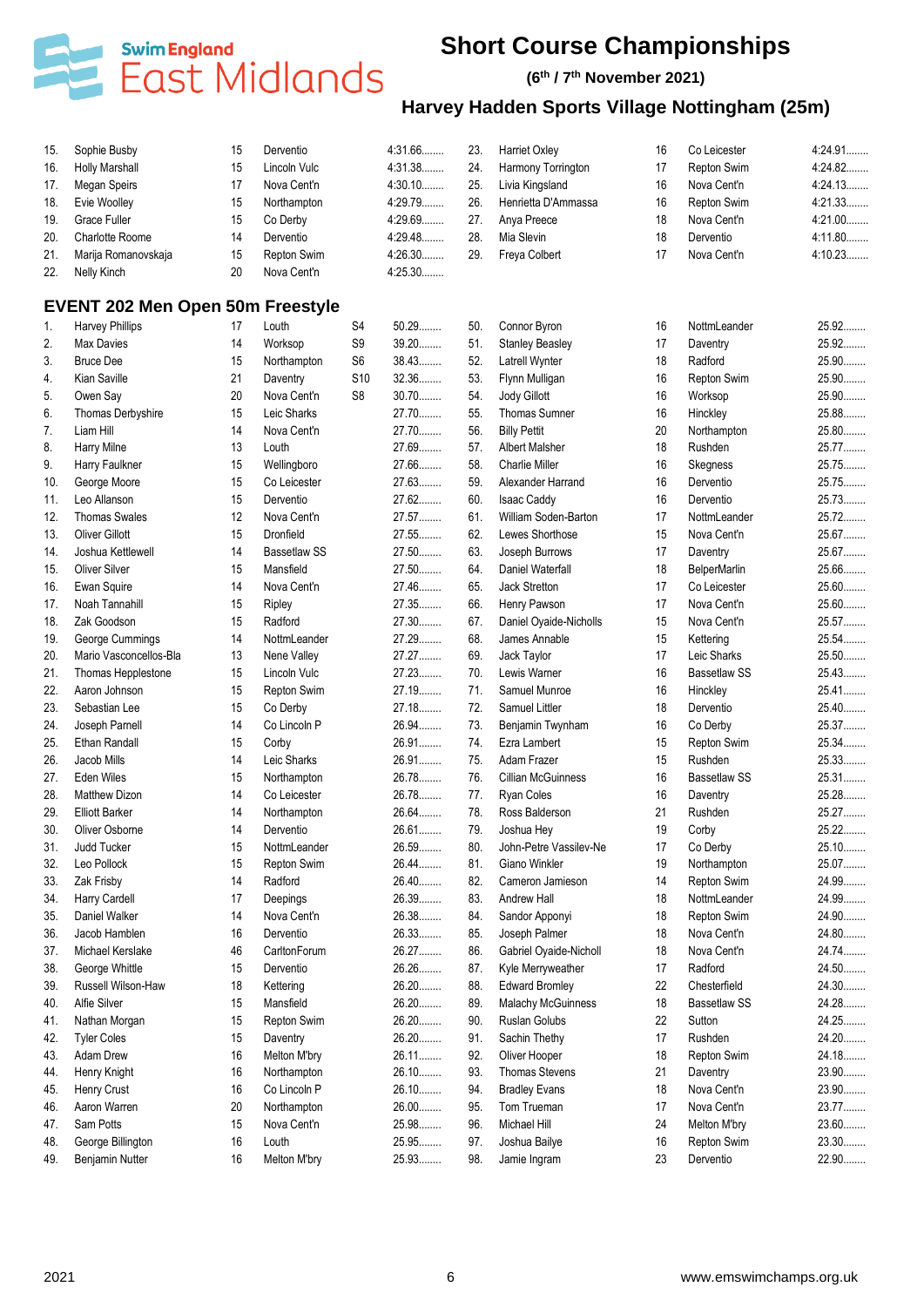

**(6 th / 7 th November 2021)**

# **Harvey Hadden Sports Village Nottingham (25m)**

### **EVENT 203 Women Open 200m Breaststroke**

| 1.  | Freya Wingfield-Dobbs               | 15 | Co Leicester        | 2:54.23      | 12. | Chloe Hopkinson        | 16 | Grantham            | 2:43.90   |
|-----|-------------------------------------|----|---------------------|--------------|-----|------------------------|----|---------------------|-----------|
| 2.  | Grace Turner                        | 14 | Grantham            | 2:53.10      | 13. | Katie Founds           | 15 | Co Lincoln P        | 2:43.53   |
| 3.  | Neve Bursztyn                       | 14 | Nova Cent'n         | $2:53.04$    | 14. | Abby Mitchell          | 15 | Leic Sharks         | 2:43.26   |
| 4.  | Poppy Scotchbrook                   | 14 | Co Leicester        | 2:51.90      | 15. | Lily Jackson-Oates     | 16 | Nova Cent'n         | 2:42.63   |
| 5.  | Darcie Platts                       | 13 | Co Leicester        | 2:51.23      | 16. | Pia Summers-Newton     | 15 | Northampton         | 2:39.82   |
| 6.  | Kate Andrews                        | 13 | Co Leicester        | 2:49.63      | 17. | <b>Ellie Ward</b>      | 22 | Nova Cent'n         | 2:37.90   |
| 7.  | Evie Johnson                        | 14 | Nova Cent'n         | 2:48.65      | 18. | Sophie Baker           | 17 | Chesterfield        | 2:37.62   |
| 8.  | Aimee O'Reilly                      | 14 | Co Leicester        | 2:47.49      | 19. | Tia Keightley          | 17 | Co Leicester        | 2:37.54   |
| 9.  | Foteini Kalkani                     | 15 | Co Leicester        | 2:47.20      | 20. | Hannah Bowley          | 16 | Repton Swim         | 2:35.50   |
| 10. | <b>Tegan Harrison</b>               | 16 | <b>Boston</b>       | 2:46.43      | 21. | Carys O'Reilly         | 18 | Co Leicester        | 2:32.30   |
| 11. | Alice Streeter                      | 15 | Co Leicester        | 2:46.07      | 22. | Cira Fletcher          | 23 | Nova Cent'n         | 2:31.73   |
|     | EVENT 204 Men Open 1500m Freestyle  |    |                     |              |     |                        |    |                     |           |
| 1.  | Finn Reed                           | 14 | Loughborough        | 18:00.41     | 10. | Callum Kettlewell      | 17 | <b>Bassetlaw SS</b> | 17:00.74  |
| 2.  | Luke Stevens                        | 15 | Leic Sharks         | 17:46.84     | 11. | Kallum Quirke          | 15 | Nova Cent'n         | 17:00.50  |
| 3.  | Charlie James                       | 15 | Co Leicester        | 17:41.72     | 12. | James Dobney           | 17 | Grantham            | 16:57.00  |
| 4.  | William Poyser                      | 16 | Leic Sharks         | 17:28.52     | 13. | Razvan Grumazescu      | 17 | Northampton         | 16:53.10  |
| 5.  | <b>Cillian McGuinness</b>           | 16 | <b>Bassetlaw SS</b> | 17:20.28     | 14. | Sean McCann            | 16 | Co Leicester        | 16:46.50  |
| 6.  | Daniel Harris                       | 14 | Co Leicester        | 17:18.10     | 15. | Luke Jeal              | 18 | Nova Cent'n         | 16:20.60  |
| 7.  | Daniel Walker                       | 14 | Nova Cent'n         | 17:17.43     | 16. | <b>Elliot Sibley</b>   | 16 | Nova Cent'n         | 16:17.44  |
| 8.  | Joseph Palmer                       | 18 | Nova Cent'n         | 17:14.10     | 17. | Joseph Kingsland       | 18 | Nova Cent'n         | 15:51.88  |
| 9.  | Alex Keeble                         | 17 | Leic Sharks         | 17:05.00     | 18. | Jackson O'Rourke       | 19 | Northampton         | 15:47.90  |
|     | <b>EVENT 205 Women Open 100m IM</b> |    |                     |              |     |                        |    |                     |           |
| 1.  | Megan Neave                         | 18 | Repton Swim         | SM14 1:15.95 | 32. | Grace Wingham          | 14 | Kettering           | 1:11.70   |
| 2.  | Erica Beharall                      | 15 | Ilkeston            | 1:14.97      | 33. | Yasmine Sheffield      | 17 | Leic Sharks         | 1:11.70   |
| 3.  | Evie Turner                         | 15 | Grantham            | 1:14.89      | 34. | Ellie Loades           | 15 | Co Derby            | 1:11.69   |
| 4.  | Wynifred Owen                       | 13 | Co Lincoln P        | 1:14.79      | 35. | <b>Tegan Harrison</b>  | 16 | Boston              | 1:11.65   |
| 5.  | Erin Pickard                        | 15 | Ilkeston            | 1:14.75      | 36. | Grace Turner           | 14 | Grantham            | 1:11.49   |
| 6.  | <b>Charlotte Marshall</b>           | 15 | Ripley              | 1:14.70      | 37. | Seren Page             | 14 | Grantham            | 1:11.46   |
| 7.  | <b>Harriet Casey</b>                | 15 | Corby               | 1:14.52      | 38. | <b>Helen Sharratt</b>  | 15 | DerbyPhoenix        | 1:11.39   |
| 8.  | Neve Jones                          | 15 | Leic Sharks         | 1:14.51      | 39. | Eliza Walker           | 17 | <b>BelperMarlin</b> | 1:11.19   |
| 9.  | Mia Matthews                        | 14 | Northampton         | 1:14.35      | 40. | Katie Maloney          | 24 | Lincoln Vulc        | 1:10.98   |
| 10. | <b>Holly Giles</b>                  | 15 | Louth               | 1:14.26      | 41. | Evie Johnson           | 14 | Nova Cent'n         | 1:10.72   |
| 11. | Evie Robertshaw                     | 14 | Leic Sharks         | 1:14.25      | 42. | <b>Emily Hannaford</b> | 18 | Radford             | 1:10.53   |
| 12. | Leah Trahearn                       | 14 | Co Leicester        | 1:14.10      | 43. | Charlotte Wright       | 16 | Louth               | $1:10.04$ |
| 13. | Maisie Speirs                       | 15 | Leic Sharks         | $1:14.00$    | 44. | <b>Tia Keightley</b>   | 17 | Co Leicester        | 1:09.98   |
| 14. | Anna Tyers                          | 13 | Co Derby            | 1:13.73      | 45. | Ziyenne Shanker        | 16 | Repton Swim         | 1:09.97   |
| 15. | Alexandra Bulat                     | 15 | Lincoln Vulc        | 1:13.72      | 46. | Abbie Ruddle           | 18 | Loughborough        | 1:09.84   |
| 16. | Megan Oram                          | 15 | <b>BelperMarlin</b> | 1:13.72      | 47. | Phoebe Barden          | 17 | <b>BelperMarlin</b> | 1:09.81   |
| 17. | Georgia Caddy                       | 14 | Derventio           | 1:13.68      | 48. | Megan Speirs           | 17 | Nova Cent'n         | 1:09.66   |
| 18. | Arabella Green                      | 14 | Repton Swim         | 1:13.64      | 49. | Hannah Bowley          | 16 | <b>Repton Swim</b>  | 1:09.59   |
| 19. | Evette Kabi                         | 15 | Rushden             | 1:13.62      | 50. | Katie Founds           | 15 | Co Lincoln P        | 1:09.19   |
| 20. | <b>Kt Taylor</b>                    | 15 | Chesterfield        | 1:13.21      | 51. | Chloe Hopkinson        | 16 | Grantham            | 1:09.18   |
| 21. | Sophie Martin                       | 14 | Chesterfield        | 1:13.13      | 52. | Abby Mitchell          | 15 | Leic Sharks         | 1:08.88   |
| 22. | Casey Cleaver                       | 15 | Co Lincoln P        | 1:12.90      | 53. | Laura Broadbent        | 18 | Chesterfield        | 1:08.88   |
| 23. | Livia Kingsland                     | 16 | Nova Cent'n         | 1:12.78      | 54. | <b>Charlotte Roome</b> | 14 | Derventio           | 1:08.09   |
| 24. | <b>Felicity Ward</b>                | 17 | <b>Braunstone</b>   | 1:12.78      | 55. | Madeleine Soper        | 18 | Nova Cent'n         | 1:07.96   |
| 25. | <b>Isobelle Moore</b>               | 17 | Chesterfield        | 1:12.73      | 56. | Laurie Devine          | 15 | Leic Sharks         | 1:07.90   |
| 26. | Catherine Robson                    | 14 | Co Derby            | 1:12.61      | 57. | Jennifer Horn          | 18 | Co Lincoln P        | 1:07.55   |
| 27. | Mia Copping                         | 14 | Lincoln Vulc        | 1:12.44      | 58. | Harmony Torrington     | 17 | <b>Repton Swim</b>  | 1:07.42   |
| 28. | Lucy Cadden                         | 17 | Co Derby            | 1:12.32      | 59. | Olivia Gregory         | 17 | Co Derby            | 1:07.29   |
| 29. | <b>Ruby Waring</b>                  | 15 | Louth               | 1:12.25      | 60. | Sophie Baker           | 17 | Chesterfield        | 1:07.22   |
| 30. | Freya Peace                         | 14 | <b>Bassetlaw SS</b> | 1:12.11      | 61. | <b>Holly Marshall</b>  | 15 | Lincoln Vulc        | 1:06.25   |
| 31. | <b>Bryony Stephenson</b>            | 16 | <b>Repton Swim</b>  | 1:12.04      | 62. | Amy Mead               | 19 | Derventio           | 1:05.98   |
|     | EVENT 206 Men Open 200m Backstroke  |    |                     |              |     |                        |    |                     |           |
| 1.  | Jack Goldfinch                      | 15 | Loughborough        | 2:25.97      | 6.  | Jacob Mills            | 14 | Leic Sharks         | 2:23.53   |
|     |                                     |    |                     |              |     |                        |    |                     |           |

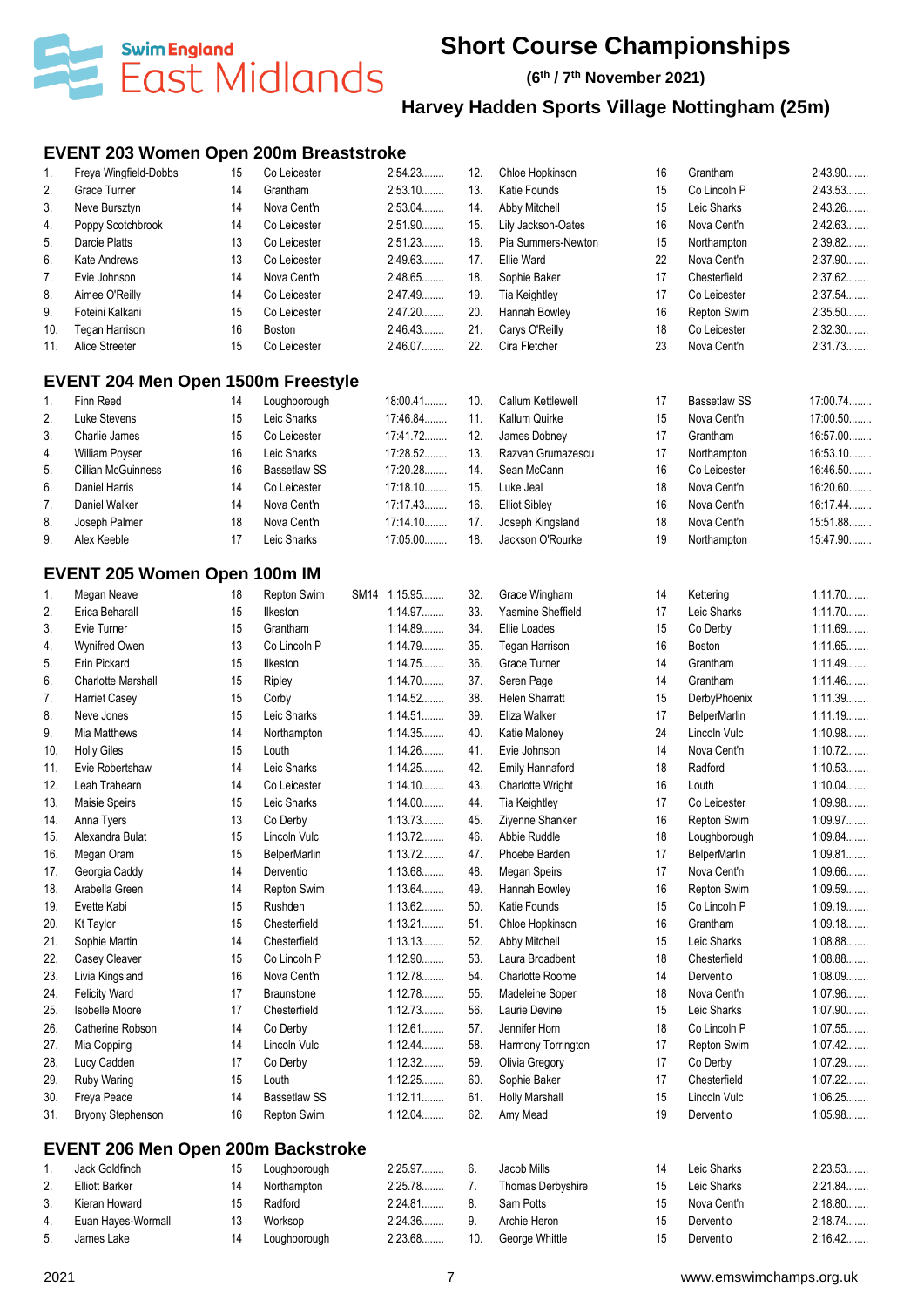

#### **(6 th / 7 th November 2021)**

| 11. | <b>Findlay Cordle</b>                     | 14 | Repton Swim         | $2:16.41$ | 20. | <b>Finley Bunhejee</b>                   | 16 | Derventio           | 2:08.30 |
|-----|-------------------------------------------|----|---------------------|-----------|-----|------------------------------------------|----|---------------------|---------|
| 12. | <b>Isaac Caddy</b>                        | 16 | Derventio           | 2:15.84   | 21. | Thomas Pickering                         | 21 | Nova Cent'n         | 2:07.56 |
| 13. | Adam Frazer                               | 15 | Rushden             | 2:15.50   | 22. | Cyril Hanson Schleiper                   | 19 | Nova Cent'n         | 2:07.09 |
| 14. | Benjamin Twynham                          | 16 | Co Derby            | 2:13.49   | 23. | Joshua Vance                             | 18 | Northampton         | 2:06.73 |
| 15. | Alex Keeble                               | 17 | Leic Sharks         | 2:13.31   | 24. | Ethan Lawton                             | 20 | Derventio           | 2:06.34 |
| 16. | Daniel Kennedy                            | 17 | Repton Swim         | 2:10.22   | 25. | Luca De Zilva                            | 18 | Leic Sharks         | 2:06.04 |
| 17. | <b>Ethan Riches</b>                       | 18 | Co Lincoln P        | 2:09.91   | 26. | Lewis Warner                             | 16 | <b>Bassetlaw SS</b> | 2:04.32 |
| 18. | Dominic Bools                             | 18 | Repton Swim         | 2:09.05   | 27. | Archie Evans                             | 17 | Corby               | 2:03.17 |
| 19. | Ezra Lambert                              | 15 | Repton Swim         | 2:08.50   |     |                                          |    |                     |         |
|     | <b>EVENT 207 Women Open 50m Butterfly</b> |    |                     |           |     |                                          |    |                     |         |
| 1.  | Izzy Lee                                  | 14 | Worksop             | 32.90     | 48. | Jessica Grace                            | 16 | Repton Swim         | $31.40$ |
| 2.  | Olivia Anstey                             | 13 | Louth               | 32.88     | 49. | Rebecca Darrington                       | 15 | Nova Cent'n         | 31.30   |
| 3.  | <b>Wynifred Owen</b>                      | 13 | Co Lincoln P        | 32.84     | 50. | Hannah Hodgkiss                          | 15 | Repton Swim         | 31.26   |
| 4.  | <b>Lilly Tappern</b>                      | 14 | Corby               | 32.80     | 51. | Mia Copping                              | 14 | Lincoln Vulc        | $31.20$ |
| 5.  | Lydia Cordle                              | 11 | Repton Swim         | 32.80     | 52. | Lily Freeman                             | 14 | Northampton         | 31.19.  |
| 6.  | <b>Kaitlyn Butters</b>                    | 13 | <b>Bassetlaw SS</b> | 32.80     | 53. | Anna Tyers                               | 13 | Co Derby            | 31.19.  |
| 7.  | <b>Kt Taylor</b>                          | 15 | Chesterfield        | 32.77     | 54. | Amy Willetts                             | 14 | Melton M'bry        | 31.18   |
| 8.  | Summer York                               | 15 | Nene Valley         | 32.76     | 55. | Olivia Beard                             | 13 | Nova Cent'n         | 31.14   |
| 9.  | Sophie Martin                             | 14 | Chesterfield        | 32.74     | 56. | Laurie Devine                            | 15 | Leic Sharks         | $31.11$ |
| 10. | Libby Walsh                               | 14 | Swadlincote         | 32.71     | 57. | Phoebe Barden                            | 17 | <b>BelperMarlin</b> | $31.10$ |
| 11. | <b>Emily Batchelor</b>                    | 14 | Kettering           | 32.64     | 58. | Tamzin Rowthorn                          | 15 | Rushden             | $31.10$ |
| 12. | Chloe Tangayi                             | 13 | Northampton         | 32.64     | 59. | Arabella Green                           | 14 | Repton Swim         | $31.10$ |
| 13. | Millie King                               | 13 | Co Derby            | 32.60     | 60. | Poppy Mead                               | 16 | Derventio           | $31.10$ |
| 14. | Connie Rennard                            | 13 | Repton Swim         | 32.59     | 61. | Ellie Loades                             | 15 | Co Derby            | $31.10$ |
| 15. | Lea Bromwich                              | 15 | Leic Sharks         | 32.58     | 62. | Elise Sophia Kendall                     | 15 | Corby               | 31.08   |
| 16. | Holly Griffin                             | 15 | Grantham            | 32.57     | 63. | Julia Rucinska                           | 16 | Co Derby            | 31.08   |
| 17. | Evie Ferrar                               | 13 | NottmLeander        | 32.55     | 64. | <b>Harriet Casey</b>                     | 15 | Corby               | 31.05   |
| 18. | Freya Wingfield-Dobbs                     | 15 | Co Leicester        | 32.52     | 65. | <b>Bethan Thomas</b>                     | 17 | Daventry            | $31.00$ |
| 19. | Anna Clarke                               | 12 | Leic Sharks         | 32.51     | 66. | Freya Peace                              | 14 | <b>Bassetlaw SS</b> | 30.90   |
| 20. | Eve Turnbull                              | 14 | CarltonForum        | 32.50     | 67. | Jessica Mitchell                         | 18 | CarltonForum        | 30.85   |
| 21. | Erica Beharall                            | 15 | Ilkeston            | 32.50     | 68. | Emily Johnstone                          | 17 | <b>Braunstone</b>   | 30.84   |
| 22. | Evie Matthews                             | 12 | Northampton         | 32.47     | 69. | Lydia Jones                              | 16 | Co Lincoln P        | $30.72$ |
| 23. |                                           | 15 |                     | 32.44     | 70. |                                          |    |                     | $30.60$ |
|     | <b>Charlotte Marshall</b>                 |    | Ripley              |           |     | Georgie Rennals<br><b>Alice Marriott</b> | 15 | Repton Swim         | $30.60$ |
| 24. | Erin Lee                                  | 15 | Nova Cent'n         | 32.33     | 71. |                                          | 15 | Repton Swim         |         |
| 25. | Megan West                                | 13 | Leic Sharks         | 32.29     | 72. | Jessica Brandom                          | 14 | Nova Cent'n         | $30.60$ |
| 26. | Evette Kabi                               | 15 | Rushden             | 32.25     | 73. | Ziyenne Shanker                          | 16 | Repton Swim         | $30.42$ |
| 27. | Ava Buxton                                | 14 | NottmLeander        | 32.20     | 74. | Katie Founds                             | 15 | Co Lincoln P        | 30.27   |
| 28. | Arwen Moore                               | 14 | Ilkeston            | 32.20     | 75. | Katie Maloney                            | 24 | Lincoln Vulc        | 30.24   |
| 29. | Seren Page                                | 14 | Grantham            | 32.17     | 76. | Samantha Coleman                         | 16 | Nova Cent'n         | $30.20$ |
| 30. | Imogen Jenkins                            | 13 | Louth               | 32.16     | 77. | <b>Helen Sharratt</b>                    | 15 | DerbyPhoenix        | 30.20   |
| 31. | Mia Zadora                                | 15 | Co Lincoln P        | 32.07     | 78. | Katie Heald                              | 15 | Derventio           | $30.20$ |
| 32. | Ruby Waring                               | 15 | Louth               | 32.07     | 79. | Abbie Ruddle                             | 18 | Loughborough        | $30.11$ |
| 33. | Evie Turner                               | 15 | Grantham            | 32.06     | 80. | <b>Constance Phillips</b>                | 15 | Nova Cent'n         | 30.09   |
| 34. | Rhianna Wright                            | 15 | <b>Falcon Nttm</b>  | 32.02     | 81. | Zoe Gidden                               | 26 | Northampton         | $30.06$ |
| 35. | Casey Cleaver                             | 15 | Co Lincoln P        | 31.94     | 82. | Eja Coe                                  | 15 | Derventio           | $30.00$ |
| 36. | <b>Mia Matthews</b>                       | 14 | Northampton         | 31.90     | 83. | Lucy Conroy                              | 17 | Worksop             | $30.00$ |
| 37. | Alexandra Bulat                           | 15 | Lincoln Vulc        | 31.82     | 84. | Olivia Gregory                           | 17 | Co Derby            | 29.49   |
| 38. | Ruby Wetherill                            | 13 | Nova Cent'n         | 31.71     | 85. | Charlotte Wright                         | 16 | Louth               | 29.29   |
| 39. | Emily Hannaford                           | 18 | Radford             | 31.70     | 86. | Jessica Li                               | 16 | Nova Cent'n         | 29.10   |
| 40. | Madeline Dawkins Smith                    | 17 | Repton Swim         | 31.63     | 87. | Yasmine Sheffield                        | 17 | Leic Sharks         | 29.00   |
| 41. | <b>Emily Gibbs</b>                        | 17 | Radford             | $31.60$   | 88. | Henrietta D'Ammassa                      | 16 | Repton Swim         | 28.90   |
| 42. | <b>Isabel Sharp</b>                       | 15 | Daventry            | $31.60$   | 89. | Ellie Tennant                            | 20 | Long Eaton          | 28.58   |
| 43. | Eliza Walker                              | 17 | <b>BelperMarlin</b> | 31.56     | 90. | Chloe Bradley                            | 17 | Lincoln TSA         | 28.50   |
| 44. | Evie Robertshaw                           | 14 | Leic Sharks         | 31.50     | 91. | Emily Mears-Bentley                      | 17 | Co Leicester        | 28.40   |
| 45. | Grace Turner                              | 14 | Grantham            | 31.49     | 92. | Jennifer Horn                            | 18 | Co Lincoln P        | 27.90   |
| 46. | Grace Wingham                             | 14 | Kettering           | 31.44     | 93. | Georgina Pryor                           | 23 | Derventio           | 26.81   |
| 47. | Catherine Robson                          | 14 | Co Derby            | $31.42$   |     |                                          |    |                     |         |
|     |                                           |    |                     |           |     |                                          |    |                     |         |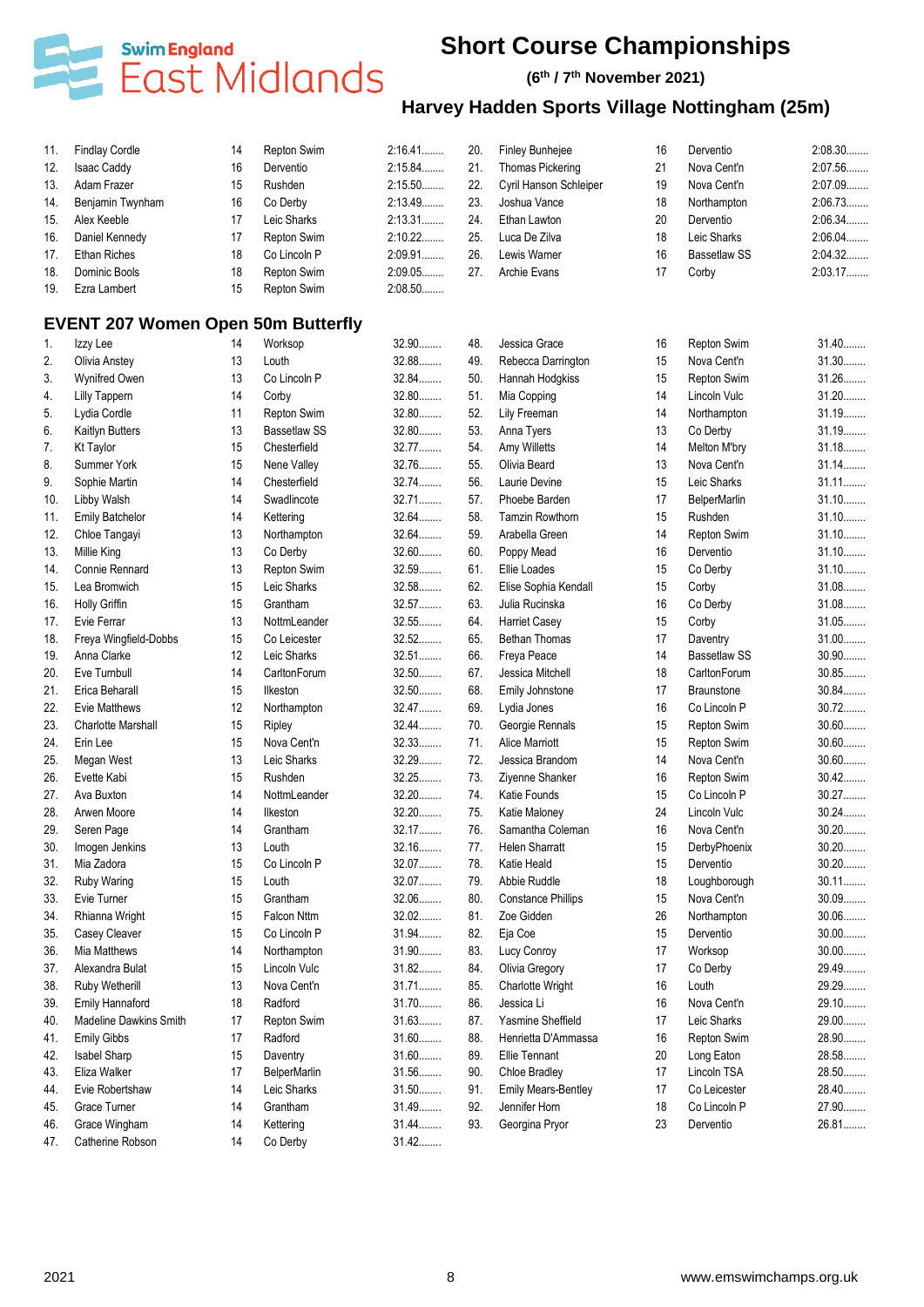



**(6 th / 7 th November 2021)**

**Harvey Hadden Sports Village Nottingham (25m)**

**EVENT 301 FINAL OF EVENT 102 Men 15 Yrs/Under 200m Freestyle EVENT 302 FINAL OF EVENT 102 Men 16 Yrs/Over 200m Freestyle EVENT 303 FINAL OF EVENT 101 Women 15 Yrs/Under 100m Freestyle EVENT 304 FINAL OF EVENT 101 Women 16 Yrs/Over 100m Freestyle EVENT 305 FINAL OF EVENT 104 Men 15 Yrs/Under 100m Breaststroke EVENT 306 FINAL OF EVENT 104 Men 16 Yrs/Over 100m Breaststroke EVENT 307 FINAL OF EVENT 103 Women 15 Yrs/Under 50m Breaststroke EVENT 308 FINAL OF EVENT 103 Women 16 Yrs/Over 50m Breaststroke EVENT 309 FINAL OF EVENT 106 Men 15 Yrs/Under 100m Butterfly EVENT 310 FINAL OF EVENT 106 Men 16 Yrs/Over 100m Butterfly EVENT 311 FINAL OF EVENT 107 Women 15 Yrs/Under 100m Backstroke EVENT 312 FINAL OF EVENT 107 Women 16 Yrs/Over 100m Backstroke EVENT 313 FINAL OF EVENT 108 Men 15 Yrs/Under 50m Backstroke EVENT 314 FINAL OF EVENT 108 Men 16 Yrs/Over 50m Backstroke EVENT 315 FINAL OF EVENT 109 Women 15 Yrs/Under 200m Butterfly EVENT 316 FINAL OF EVENT 109 Women 16 Yrs/Over 200m Butterfly EVENT 317 FINAL OF EVENT 110 Men 15 Yrs/Under 200m IM EVENT 318 FINAL OF EVENT 110 Men 16 Yrs/Over 200m IM EVENT 319 FINAL OF EVENT 203 Women 15 /Under 200m Breaststroke EVENT 320 FINAL OF EVENT 203 Women 16 Yrs/Over 200m Breaststroke EVENT 321 FINAL OF EVENT 202 Men 15 Yrs/Under 50m Freestyle EVENT 322 FINAL OF EVENT 202 Men 16 Yrs/Over 50m Freestyle EVENT 323 FINAL OF EVENT 205 Women 15 Yrs/Under 100m IM EVENT 324 FINAL OF EVENT 205 Women 16 Yrs/Over 100m IM EVENT 325 FINAL OF EVENT 206 Men 15 Yrs/Under 200m Backstroke EVENT 326 FINAL OF EVENT 206 Men 16 Yrs/Over 200m Backstroke EVENT 327 FINAL OF EVENT 207 Women 15 Yrs/Under 50m Butterfly EVENT 328 FINAL OF EVENT 207 Women 16 Yrs/Over 50m Butterfly**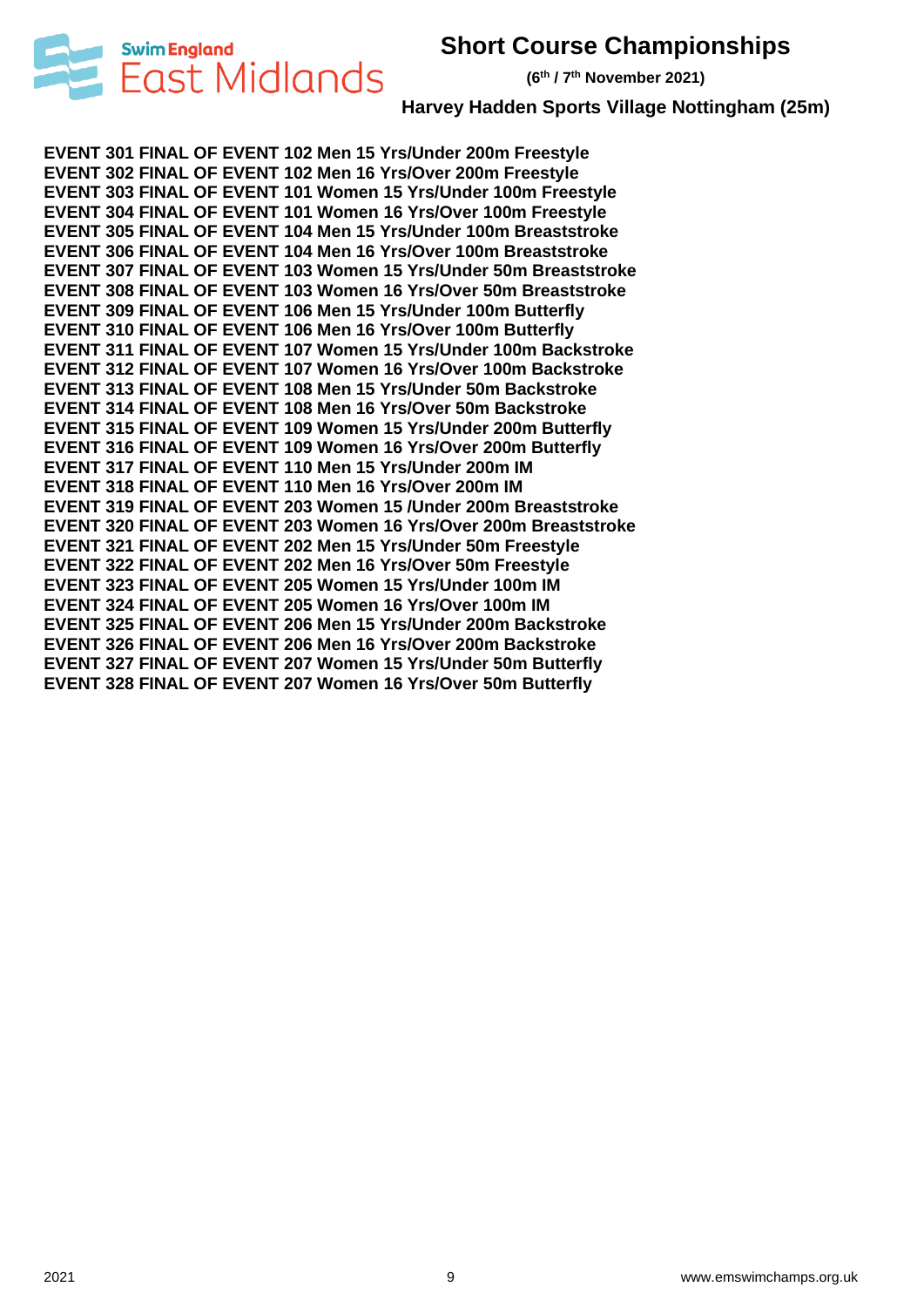

**(6 th / 7 th November 2021)**

# **Harvey Hadden Sports Village Nottingham (25m)**

### **EVENT 401 Men Open 100m Freestyle**

| 1.  | <b>Harvey Phillips</b>                     | 17 | Louth        | S <sub>4</sub>  | 1:47.30   | 41. | Luke Jeal                 | 18 | Nova Cent'n         | 56.20                |
|-----|--------------------------------------------|----|--------------|-----------------|-----------|-----|---------------------------|----|---------------------|----------------------|
| 2.  | <b>Bruce Dee</b>                           | 15 | Northampton  | S6              | 1:27.75   | 42. | Giano Winkler             | 19 | Northampton         | 56.18                |
| 3.  | Kian Saville                               | 21 | Daventry     | S <sub>10</sub> | 1:17.26   | 43. | Cameron Jamieson          | 14 | Repton Swim         | 56.16                |
| 4.  | William Perry                              | 21 | Northampton  | S6              | 1:12.90   | 44. | George Moore              | 15 | Co Leicester        | 56.02                |
| 5.  | Max Davies                                 | 14 | Worksop      | S9              | 1:12.59   | 45. | Thomas Sumner             | 16 | Hinckley            | 55.90                |
| 6.  | Owen Say                                   | 20 | Nova Cent'n  | S <sub>8</sub>  | $1:07.10$ | 46. | Joseph Burrows            | 17 | Daventry            | 55.61                |
| 7.  | Thomas Derbyshire                          | 15 | Leic Sharks  |                 | $1:00.00$ | 47. | Ezra Lambert              | 15 | Repton Swim         | 55.60                |
| 8.  | Daniel Harris                              | 14 | Co Leicester |                 | 59.99     | 48. | Isaac Caddy               | 16 | Derventio           | 55.60                |
| 9.  | Mario Vasconcellos-Bla                     | 13 | Nene Valley  |                 | 59.82     | 49. | Alexander Harrand         | 16 | Derventio           | 55.60                |
| 10. | <b>Judd Tucker</b>                         | 15 | NottmLeander |                 | 59.81     | 50. | Ryan Coles                | 16 | Daventry            | 55.42                |
| 11. | Sebastian Lee                              | 15 | Co Derby     |                 | 59.65     | 51. | Jack Taylor               | 17 | Leic Sharks         | 55.10                |
| 12. | <b>Edward Bailey</b>                       | 15 | NottmLeander |                 | 59.57     | 52. | Jack Stretton             | 17 | Co Leicester        | 55.03                |
| 13. | Archie Heron                               | 15 | Derventio    |                 | 59.34     | 53. | Samuel Littler            | 18 | Derventio           | 54.90                |
| 14. | Noah Tannahill                             | 15 | Ripley       |                 | 59.33     | 54. | Kyle Merryweather         | 17 | Radford             | 54.81                |
| 15. | <b>Ethan Randall</b>                       | 15 | Corby        |                 | 59.30     | 55. | Sachin Thethy             | 17 | Rushden             | 54.73                |
| 16. | <b>Thomas Swales</b>                       | 12 | Nova Cent'n  |                 | 59.30     | 56. | <b>Malachy McGuinness</b> | 18 | <b>Bassetlaw SS</b> | 54.67                |
| 17. | Nathan Morgan                              | 15 | Repton Swim  |                 | 59.02     | 57. | Lewis Warner              | 16 | <b>Bassetlaw SS</b> | 54.64                |
| 18. | Lewis Cotterell                            | 15 | Co Leicester |                 | 58.97     | 58. | Joshua Hey                | 19 | Corby               | 54.53                |
| 19. | <b>Eden Wiles</b>                          | 15 | Northampton  |                 | 58.81     | 59. | Benjamin Twynham          | 16 | Co Derby            | 54.52                |
| 20. | Aaron Johnson                              | 15 | Repton Swim  |                 | 58.70     | 60. | Gabriel Oyaide-Nicholl    | 18 | Nova Cent'n         | 54.39                |
| 21. | Jake Franse                                | 14 | Worksop      |                 | 58.66     | 61. | Razvan Grumazescu         | 17 | Northampton         | 54.24                |
| 22. | Matthew Dizon                              | 14 | Co Leicester |                 | 58.62     | 62. | <b>Cillian McGuinness</b> | 16 | <b>Bassetlaw SS</b> | 54.20                |
| 23. | George Cummings                            | 14 | NottmLeander |                 | 58.57     | 63. | Oliver Hooper             | 18 | Repton Swim         | 53.98                |
| 24. | <b>Elliott Barker</b>                      | 14 | Northampton  |                 | 58.47     | 64. | <b>Charlie Miller</b>     | 16 | Skegness            | 53.87                |
| 25. | Leo Allanson                               | 15 | Derventio    |                 | 58.40     | 65. | Joseph Palmer             | 18 | Nova Cent'n         | 53.79                |
| 26. | <b>Findlay Cordle</b>                      | 14 | Repton Swim  |                 | 58.30     | 66. | Alexander Casey           | 17 | Co Leicester        | 53.53                |
| 27. | Joseph Parnell                             | 14 | Co Lincoln P |                 | 58.15     | 67. | Jackson O'Rourke          | 19 | Northampton         | 53.40                |
| 28. | Lewis Boyd                                 | 13 | Co Leicester |                 | 58.05     | 68. | Joshua Tapsell            | 21 | Melton M'bry        | $53.20$              |
| 29. | Zak Frisby                                 | 14 | Radford      |                 | 58.00     | 69. | Thomas Stevens            | 21 | Daventry            | 53.20                |
| 30. | <b>Thomas Gartside</b>                     | 14 | Northampton  |                 | 57.95     | 70. | Ruslan Golubs             | 22 | Sutton              | 52.94                |
| 31. | Kallum Quirke                              | 15 | Nova Cent'n  |                 | 57.70     | 71. | <b>Billy Pettit</b>       | 20 | Northampton         | 52.90                |
| 32. | Charlie James                              | 15 | Co Leicester |                 | 57.69     | 72. | Michael Hill              | 24 | Melton M'bry        | 52.66                |
| 33. | Oliver Osborne                             | 14 | Derventio    |                 | 57.50     | 73. | <b>Bradley Evans</b>      | 18 | Nova Cent'n         | 52.10                |
| 34. | <b>Tyler Coles</b>                         | 15 | Daventry     |                 | 57.38     | 74. | Joshua Bailye             | 16 | Repton Swim         | 52.00                |
| 35. | Sam Potts                                  | 15 | Nova Cent'n  |                 | 57.18     | 75. | Tom Trueman               | 17 | Nova Cent'n         | 52.00                |
| 36. | Kieran Howard                              | 15 | Radford      |                 | 57.02     | 76. | Joseph Sadler             | 18 | Nova Cent'n         | 51.80                |
| 37. | Samuel Leveridge                           | 15 | Grantham     |                 | 56.92     | 77. | Ethan Lawton              | 20 | Derventio           | 51.63                |
| 38. | Adam Frazer                                | 15 | Rushden      |                 | 56.67     | 78. | Jack Blair                | 23 | Chesterfield        | 51.17                |
| 39. | Lewes Shorthose                            | 15 | Nova Cent'n  |                 | 56.56     | 79. | Jamie Ingram              | 23 | Derventio           | 49.00                |
| 40. | Daniel Walker                              | 14 | Nova Cent'n  |                 | 56.50     |     |                           |    |                     |                      |
|     | <b>EVENT 402 Women Open 200m Freestyle</b> |    |              |                 |           |     |                           |    |                     |                      |
| 1.  | Megan Neave                                | 18 | Repton Swim  | <b>S14</b>      | 2:19.66   | 21. | Sophie Busby              | 15 | Derventio           | 2:09.99              |
| 2.  | Grace Wingham                              | 14 | Kettering    |                 | 2:16.44   | 22. | Laurie Devine             | 15 | Leic Sharks         | 2:09.27              |
| 3.  | Seren Page                                 | 14 | Grantham     |                 | $2:16.14$ | 23. | Chloe Goodridge           | 16 | Northampton         | 2:09.22              |
| 4.  | Alexandra Bulat                            | 15 | Lincoln Vulc |                 | 2:15.41   | 24. | <b>Grace Fuller</b>       | 15 | Co Derby            | 2:09.20              |
| 5.  | Ella Edwards                               | 14 | Northampton  |                 | 2:14.90   | 25. | Olivia Humphrey           | 18 | Co Leicester        | 2:08.80              |
| 6.  | Eja Coe                                    | 15 | Derventio    |                 | 2:14.60   | 26. | Katie Hammond             | 18 | Nova Cent'n         | 2:08.61              |
| 7.  | Evie Johnson                               | 14 | Nova Cent'n  |                 | 2:14.45   | 27. | Alicia Massie             | 16 | Repton Swim         | 2:08.50              |
| 8.  | Katie Heald                                | 15 | Derventio    |                 | 2:14.42   | 28. | Charlotte Roome           | 14 | Derventio           | 2:08.07              |
| 9.  | Elise Sophia Kendall                       | 15 | Corby        |                 | 2:13.90   | 29. | Henrietta D'Ammassa       | 16 | Repton Swim         | 2:07.60              |
| 10. | <b>Constance Phillips</b>                  | 15 | Nova Cent'n  |                 | 2:13.67   | 30. | Livia Kingsland           | 16 | Nova Cent'n         | 2:07.22              |
|     |                                            |    |              |                 |           |     |                           |    |                     | $\sim$ $\sim$ $\sim$ |

| 2.              | Grace Wingham              | 14 | Kettering           | $2:16.44$ | 22. | Laurie Devine          | 15 | Leic Sharks  | 2:09.27        |
|-----------------|----------------------------|----|---------------------|-----------|-----|------------------------|----|--------------|----------------|
| 3.              | Seren Page                 | 14 | Grantham            | $2:16.14$ | 23. | Chloe Goodridge        | 16 | Northampton  | $2:09.22\dots$ |
| 4.              | Alexandra Bulat            | 15 | Lincoln Vulc        | $2:15.41$ | 24. | Grace Fuller           | 15 | Co Derby     | $2:09.20$      |
| 5.              | Ella Edwards               | 14 | Northampton         | 2:14.90   | 25. | Olivia Humphrey        | 18 | Co Leicester | 2:08.80        |
| 6.              | Eja Coe                    | 15 | Derventio           | 2:14.60   | 26. | Katie Hammond          | 18 | Nova Cent'n  | 2:08.61        |
| 7.              | Evie Johnson               | 14 | Nova Cent'n         | 2:14.45   | 27. | Alicia Massie          | 16 | Repton Swim  | 2:08.50        |
| 8.              | Katie Heald                | 15 | Derventio           | 2:14.42   | 28. | <b>Charlotte Roome</b> | 14 | Derventio    | 2:08.07        |
| 9.              | Elise Sophia Kendall       | 15 | Corby               | 2:13.90   | 29. | Henrietta D'Ammassa    | 16 | Repton Swim  | 2:07.60        |
| 10.             | <b>Constance Phillips</b>  | 15 | Nova Cent'n         | 2:13.67   | 30. | Livia Kingsland        | 16 | Nova Cent'n  | 2:07.22        |
| 11.             | Evie Robertshaw            | 14 | Leic Sharks         | 2:13.40   | 31. | Harriet Oxley          | 16 | Co Leicester | 2:07.14        |
| 12.             | Jessica Wright             | 15 | <b>Bramcote</b>     | 2:13.03   | 32. | <b>Holly Marshall</b>  | 15 | Lincoln Vulc | 2:07.12        |
| 13.             | Hannah Hodgkiss            | 15 | Repton Swim         | 2:12.18   | 33. | Nelly Kinch            | 20 | Nova Cent'n  | 2:06.64        |
| 14.             | Annabel Russell            | 15 | Co Leicester        | 2:12.05   | 34. | Anya Preece            | 18 | Nova Cent'n  | 2:06.25        |
| 15.             | Rachel Webb                | 14 | <b>Bassetlaw SS</b> | 2:11.16   | 35. | <b>Charlotte Hall</b>  | 19 | Derventio    | 2:05.50        |
| 16.             | Evie Woolley               | 15 | Northampton         | $2:11.10$ | 36. | Harmony Torrington     | 17 | Repton Swim  | 2:05.30        |
| 17 <sub>1</sub> | Ellie Ward                 | 22 | Nova Cent'n         | 2:10.75   | 37. | Marija Romanovskaja    | 15 | Repton Swim  | 2:03.40        |
| 18.             | Rose Gubbins               | 15 | Nova Cent'n         | 2:10.62   | 38. | Freya Colbert          | 17 | Nova Cent'n  | 1:58.10        |
| 19.             | Megan Speirs               | 17 | Nova Cent'n         | 2:10.13   | 39. | Mia Slevin             | 18 | Derventio    | $1:58.00$      |
| 20.             | <b>Emily Mears-Bentley</b> | 17 | Co Leicester        | $2:10.01$ |     |                        |    |              |                |
|                 |                            |    |                     |           |     |                        |    |              |                |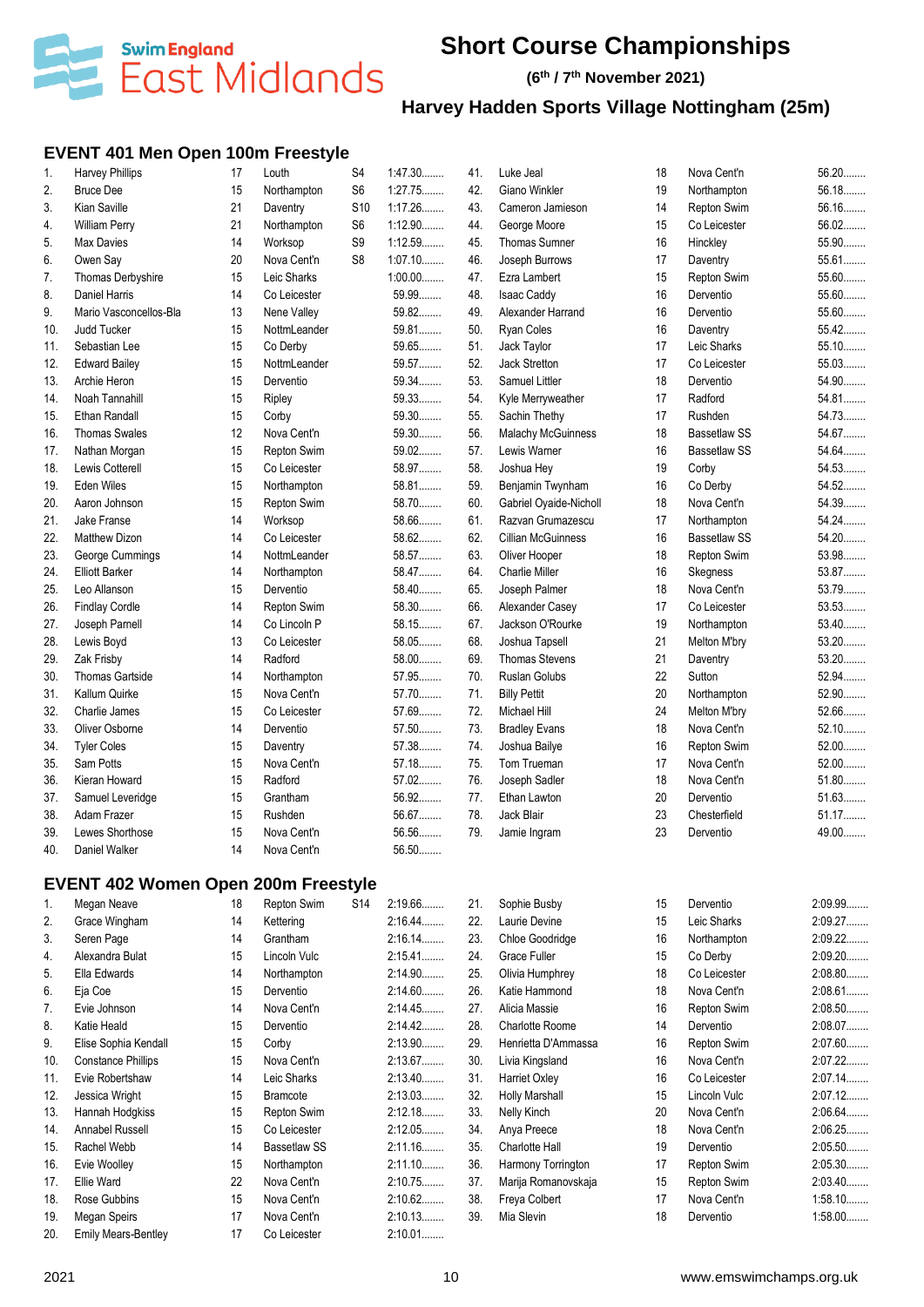

**(6 th / 7 th November 2021)**

### **Harvey Hadden Sports Village Nottingham (25m)**

#### **EVENT 403 Men Open 50m Breaststroke**

| 1.  | Harvey Phillips        | 17 | Louth               | SB <sub>3</sub> | 1:08.82 | 22.             | Samuel Munroe          | 16 | Hinckley            | 31.93   |
|-----|------------------------|----|---------------------|-----------------|---------|-----------------|------------------------|----|---------------------|---------|
| 2.  | Harry Brancham         | 15 | <b>Bassetlaw SS</b> |                 | 34.71   | 23.             | Aidan Joubert          | 16 | Repton Swim         | 31.80   |
| 3.  | James Berry            | 14 | Radford             |                 | 34.31   | 24.             | Henry Crust            | 16 | Co Lincoln P        | 31.59   |
| 4.  | Tomos Beech            | 15 | <b>Bramcote</b>     |                 | 34.12   | 25.             | Harry Benzies          | 16 | <b>Bassetlaw SS</b> | 31.55   |
| 5.  | Jacob Hodkinson        | 14 | <b>Bassetlaw SS</b> |                 | 34.12   | 26.             | Jack Taylor            | 17 | Leic Sharks         | 31.53   |
| 6.  | <b>Edward Bailey</b>   | 15 | NottmLeander        |                 | 33.97   | 27.             | James Annable          | 15 | Kettering           | $31.50$ |
| 7.  | Paul Page              | 14 | Co Leicester        |                 | 33.73   | 28.             | <b>Thomas Stevens</b>  | 21 | Daventry            | 31.37   |
| 8.  | George Cummings        | 14 | NottmLeander        |                 | 33.52   | 29.             | Daniel Oyaide-Nicholls | 15 | Nova Cent'n         | 31.34   |
| 9.  | Lewis Cotterell        | 15 | Co Leicester        |                 | 33.50   | 30 <sub>1</sub> | William Soden-Barton   | 17 | NottmLeander        | 30.90   |
| 10. | Adam Clifton           | 16 | Radford             |                 | $33.20$ | 31.             | Alexander Casey        | 17 | Co Leicester        | $30.70$ |
| 11. | Nico Winkler           | 22 | Northampton         |                 | $33.10$ | 32.             | Luke Witten            | 17 | Long Eaton          | $30.70$ |
| 12. | Evan Hawley            | 14 | Nova Cent'n         |                 | 33.04   | 33.             | Samuel Smith           | 16 | Northampton         | 30.49   |
| 13. | Kyle Merryweather      | 17 | Radford             |                 | 32.94   | 34.             | John-Petre Vassilev-Ne | 17 | Co Derby            | $30.10$ |
| 14. | Harry Wakelin          | 16 | Sutton              |                 | 32.70   | 35.             | Ross Balderson         | 21 | Rushden             | $30.01$ |
| 15. | George Whittle         | 15 | Derventio           |                 | 32.61   | 36.             | Sandor Apponyi         | 18 | Repton Swim         | 29.56   |
| 16. | Sachin Thethy          | 17 | Rushden             |                 | 32.50   | 37.             | Thomas White           | 19 | Nova Cent'n         | 29.50   |
| 17. | Jacob Hamblen          | 16 | Derventio           |                 | 32.50   | 38.             | Harvey Freeman         | 17 | Northampton         | 29.40   |
| 18. | George Berwick         | 18 | Grantham            |                 | 32.45   | 39.             | Samuel Brookes         | 17 | <b>BelperMarlin</b> | 28.90   |
| 19. | Gabriel Oyaide-Nicholl | 18 | Nova Cent'n         |                 | 32.30   | 40.             | Joshua Pemberton       | 21 | Derventio           | 28.76   |
| 20. | Enkh-Mergen Davaadorj  | 16 | Nova Cent'n         |                 | $32.20$ | 41.             | Jack Blair             | 23 | Chesterfield        | 28.48   |
| 21. | Adam Frazer            | 15 | Rushden             |                 | 32.10   |                 |                        |    |                     |         |

### **EVENT 404 Women Open 100m Breaststroke**

| 1.  | Eliza Humphrey         | 16 | Northampton         | <b>SB11</b>     | 1:39.93   | 20. | Aimee O'Reilly           | 14 | Co Leicester  | 1:17.39   |
|-----|------------------------|----|---------------------|-----------------|-----------|-----|--------------------------|----|---------------|-----------|
| 2.  | Scarlett Humphrey      | 16 | Northampton         | <b>SB11</b>     | 1:38.40   | 21. | Tegan Harrison           | 16 | <b>Boston</b> | 1:17.36   |
| 3.  | Maisie Summers-Newton  | 19 | Northampton         | SB <sub>6</sub> | $1:31.00$ | 22. | Chloe Hopkinson          | 16 | Grantham      | 1:17.09   |
| 4.  | Emma Tereza Demandt    | 15 | Nova Cent'n         |                 | 1:21.77   | 23. | Lily Jackson-Oates       | 16 | Nova Cent'n   | $1:16.00$ |
| 5.  | Poppy Scotchbrook      | 14 | Co Leicester        |                 | 1:21.47   | 24. | Jessica Grace            | 16 | Repton Swim   | 1:15.99   |
| 6.  | Ella Edwards           | 14 | Northampton         |                 | $1:21.40$ | 25. | <b>Tia Keightley</b>     | 17 | Co Leicester  | 1:15.70   |
| 7.  | <b>Emily Batchelor</b> | 14 | Kettering           |                 | 1:21.34   | 26. | Katie Founds             | 15 | Co Lincoln P  | 1:15.43   |
| 8.  | Maisie Speirs          | 15 | Leic Sharks         |                 | 1:21.24   | 27. | Julia Rucinska           | 16 | Co Derby      | 1:15.26   |
| 9.  | Philippa Hickman       | 13 | Nova Cent'n         |                 | $1:21.16$ | 28. | Ellie Ward               | 22 | Nova Cent'n   | 1:14.84   |
| 10. | Ermita Balnyte         | 13 | Nova Cent'n         |                 | 1:20.93   | 29. | Abby Mitchell            | 15 | Leic Sharks   | 1:14.56   |
| 11. | Grace Wingham          | 14 | Kettering           |                 | $1:20.44$ | 30. | Sophie Baker             | 17 | Chesterfield  | 1:14.33   |
| 12. | Freya Wingfield-Dobbs  | 15 | Co Leicester        |                 | 1:20.35   | 31. | <b>Bryony Stephenson</b> | 16 | Repton Swim   | 1:14.19   |
| 13. | Kaitlyn Butters        | 13 | Bassetlaw SS        |                 | $1:20.20$ | 32. | Hannah Bowley            | 16 | Repton Swim   | 1:13.75   |
| 14. | Poppy Mathias          | 15 | Repton Swim         |                 | 1:19.83   | 33. | Amy Mead                 | 19 | Derventio     | 1:13.54   |
| 15. | Ellie Loades           | 15 | Co Derby            |                 | 1:19.54   | 34. | Laura Broadbent          | 18 | Chesterfield  | $1:13.00$ |
| 16. | Mabel Walker           | 14 | Repton Swim         |                 | 1:19.42   | 35. | Pia Summers-Newton       | 15 | Northampton   | 1:12.92   |
| 17. | Megan Oram             | 15 | <b>BelperMarlin</b> |                 | 1:19.19   | 36. | Carys O'Reilly           | 18 | Co Leicester  | 1:09.86   |
| 18. | Chloe Daybell          | 16 | Nova Cent'n         |                 | 1:17.82   | 37. | Cira Fletcher            | 23 | Nova Cent'n   | 1:09.84   |
| 19. | Foteini Kalkani        | 15 | Co Leicester        |                 | 1:17.58   |     |                          |    |               |           |

#### **EVENT 405 Men Open 400m IM**

|    | Daniel Walker        |    | Nova Cent'n | 4:59.98 | 8.  | Ezra Lambert     |    | Repton Swim | 4:43.70        |
|----|----------------------|----|-------------|---------|-----|------------------|----|-------------|----------------|
| 2. | Leo Allanson         |    | Derventio   | 4:58.42 | 9.  | Finley Bunheiee  | 16 | Derventio   | 4:36.90        |
| 3. | Luke Stevens         | 15 | Leic Sharks | 4:52.24 | 10. | Samuel Smith     | 16 | Northampton | 4:36.52        |
| 4. | James Dobney         |    | Grantham    | 4:50.82 |     | Joshua Vance     | 18 | Northampton | $4:30.12\dots$ |
| 5. | <b>Elliot Siblev</b> | 16 | Nova Cent'n | 4:48.27 | 12. | Harvev Freeman   |    | Northampton | 4.29.70        |
| 6. | Luke Jeal            | 18 | Nova Cent'n | 4:46.40 | 13. | Joseph Kingsland | 18 | Nova Cent'n | $4.28.12\dots$ |
|    | Samual Nicholls      |    | Repton Swim | 4.44.55 | 14. | Daniel Kennedy   |    | Repton Swim | 4.27.82        |

#### **EVENT 406 Women Open 100m Butterfly**

|    | Olivia Beard    | 13 | Nova Cent'n  | 1:11.96   | 10. | Mia Copping          | 14 | Lincoln Vulc       | 1:10.69   |
|----|-----------------|----|--------------|-----------|-----|----------------------|----|--------------------|-----------|
| 2. | Jessica Oxley   | 12 | Co Leicester | 1:11.92   | 11. | Megan West           | 13 | Leic Sharks        | $1:10.51$ |
| 3. | Ellie Loades    | 15 | Co Derby     | 1:11.91   | 12. | Seren Page           | 14 | Grantham           | 1:10.47   |
| 4. | Arabella Green  | 14 | Repton Swim  | $1:11.64$ | 13. | Amy Willetts         | 14 | Melton M'bry       | 1:10.47   |
| 5. | Neve Bursztyn   | 14 | Nova Cent'n  | 1:11.54   | 14. | <b>Harriet Casev</b> | 15 | Corby              | 1:10.38   |
| 6. | Ava Buxton      | 14 | NottmLeander | 1:11.39   | 15. | Jessica Brandom      | 14 | Nova Cent'n        | 1:10.36   |
|    | Lilly Tappern   | 14 | Corby        | $1:11.20$ | 16. | Hannah Hodgkiss      | 15 | <b>Repton Swim</b> | $1:10.16$ |
| 8. | Ruby Waring     | 15 | Louth        | $1:11.04$ | 17. | Isabel Sharp         | 15 | Daventry           | $1:10.00$ |
| 9. | Alexandra Bulat | 15 | Lincoln Vulc | 1:10.96   | 18. | Alvssa Lo            | 13 | Co Leicester       | 1:09.94   |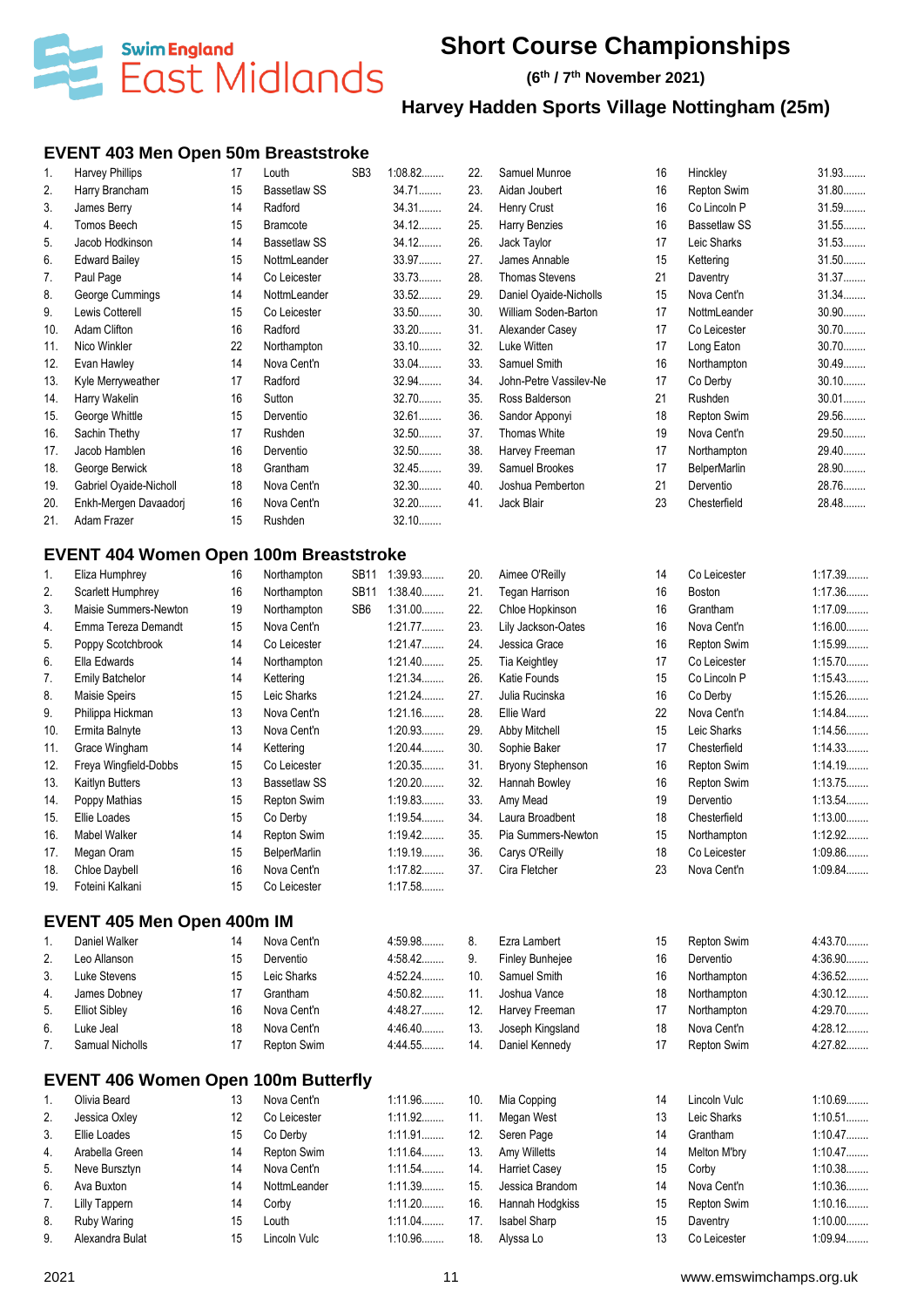

### **(6 th / 7 th November 2021)**

| 19. | Anna Tyers                                 | 13 | Co Derby            |                 | 1:09.84   | 38. | Ellie Tennant              | 20 | Long Eaton          | 1:07.08   |
|-----|--------------------------------------------|----|---------------------|-----------------|-----------|-----|----------------------------|----|---------------------|-----------|
| 20. | Lily Freeman                               | 14 | Northampton         |                 | 1:09.80   | 39. | Abbie Ruddle               | 18 | Loughborough        | 1:07.05   |
| 21. | <b>Madeline Dawkins Smith</b>              | 17 | Repton Swim         |                 | 1:09.67   | 40. | Evie Johnson               | 14 | Nova Cent'n         | 1:06.18   |
| 22. | Millie King                                | 13 | Co Derby            |                 | 1:09.66   | 41. | Olivia Gregory             | 17 | Co Derby            | 1:06.05   |
| 23. | <b>Alice Marriott</b>                      | 15 | Repton Swim         |                 | 1:09.62   | 42. | Jennifer Horn              | 18 | Co Lincoln P        | 1:06.03   |
| 24. | Grace Turner                               | 14 | Grantham            |                 | 1:09.49   | 43. | <b>Constance Phillips</b>  | 15 | Nova Cent'n         | 1:06.03   |
| 25. | Katie Founds                               | 15 | Co Lincoln P        |                 | 1:09.46   | 44. | Katie Maloney              | 24 | Lincoln Vulc        | 1:05.74   |
|     |                                            | 15 | Derventio           |                 | $1:09.44$ | 45. | Zivenne Shanker            | 16 |                     | 1:05.67   |
| 26. | Eja Coe                                    |    |                     |                 |           |     |                            |    | Repton Swim         |           |
| 27. | Freya Peace                                | 14 | <b>Bassetlaw SS</b> |                 | $1:09.40$ | 46. | Anya Preece                | 18 | Nova Cent'n         | 1:05.20   |
| 28. | <b>Bethan Thomas</b>                       | 17 | Daventry            |                 | 1:09.25   | 47. | <b>Chloe Bradley</b>       | 17 | Lincoln TSA         | 1:05.16   |
| 29. | Amelia Stevenson                           | 16 | <b>Bassetlaw SS</b> |                 | 1:09.21   | 48. | Emma Erskine               | 17 | Nova Cent'n         | 1:04.50   |
| 30. | Lydia Jones                                | 16 | Co Lincoln P        |                 | 1:09.08   | 49. | <b>Holly Marshall</b>      | 15 | Lincoln Vulc        | 1:04.04   |
| 31. | Evie Robertshaw                            | 14 | Leic Sharks         |                 | 1:08.80   | 50. | <b>Kate Morris</b>         | 16 | Nova Cent'n         | 1:04.02   |
| 32. | Lucy Conroy                                | 17 | Worksop             |                 | 1:08.80   | 51. | <b>Emily Mears-Bentley</b> | 17 | Co Leicester        | 1:03.98   |
| 33. | <b>Helen Sharratt</b>                      | 15 | DerbyPhoenix        |                 | 1:08.37   | 52. | Henrietta D'Ammassa        | 16 | Repton Swim         | 1:02.60   |
| 34. | Jessica Grace                              | 16 | Repton Swim         |                 | $1:08.20$ | 53. | Yasmine Sheffield          | 17 | Leic Sharks         | 1:02.53   |
| 35. | Poppy Mead                                 | 16 | Derventio           |                 | 1:07.80   | 54. | <b>Betsy Wizard</b>        | 18 | Northampton         | 59.80     |
| 36. | Katie Heald                                | 15 | Derventio           |                 | $1:07.40$ | 55. | Georgina Pryor             | 23 | Derventio           | 59.35     |
| 37. | Katie Hammond                              | 18 | Nova Cent'n         |                 | $1:07.10$ |     |                            |    |                     |           |
|     |                                            |    |                     |                 |           |     |                            |    |                     |           |
|     | <b>EVENT 407 Men Open 100m Backstroke</b>  |    |                     |                 |           |     |                            |    |                     |           |
| 1.  | <b>Bruce Dee</b>                           | 15 | Northampton         | S6              | 1:46.87   | 20. | <b>Finley Ellis</b>        | 16 | NottmLeander        | 1:03.26   |
| 2.  | Kian Saville                               | 21 | Daventry            | S <sub>10</sub> | 1:34.35   | 21. | Sam Potts                  | 15 | Nova Cent'n         | 1:03.06   |
| 3.  | Owen Say                                   | 20 | Nova Cent'n         | S <sub>8</sub>  | 1:20.72   | 22. | Alex Keeble                | 17 | Leic Sharks         | $1:03.00$ |
| 4.  | Cole Stevens                               | 14 | Chesterfield        |                 | $1:08.11$ | 23. | Jackson O'Rourke           | 19 | Northampton         | $1:03.00$ |
| 5.  | Harry Milne                                | 13 | Louth               |                 | 1:07.98   | 24. | <b>Ryan Coles</b>          | 16 | Daventry            | 1:02.46   |
| 6.  | Kallum Quirke                              | 15 | Nova Cent'n         |                 | 1:07.59   | 25. | <b>Isaac Caddy</b>         | 16 | Derventio           | 1:02.30   |
| 7.  | Jacob Mills                                | 14 | Leic Sharks         |                 | 1:07.55   | 26. | Cameron Jamieson           | 14 | Repton Swim         | 1:02.27   |
| 8.  | Laurel Roberts-Burrell                     | 14 | NottmLeander        |                 | $1:07.11$ | 27. | James Annable              | 15 | Kettering           | 1:02.19   |
|     | Joe Seage                                  | 22 | <b>Bassetlaw SS</b> | S <sub>14</sub> | 1:06.30   | 28. | Adam Frazer                | 15 | Rushden             | 1:01.18   |
| 9.  |                                            |    |                     |                 |           |     |                            |    |                     |           |
| 10. | Archie Heron                               | 15 | Derventio           |                 | 1:05.62   | 29. | <b>Malachy McGuinness</b>  | 18 | <b>Bassetlaw SS</b> | 1:01.04   |
| 11. | Joseph Parnell                             | 14 | Co Lincoln P        |                 | 1:05.60   | 30. | Ezra Lambert               | 15 | Repton Swim         | 1:00.25   |
| 12. | George Moore                               | 15 | Co Leicester        |                 | 1:05.52   | 31. | Benjamin Twynham           | 16 | Co Derby            | 59.88     |
| 13. | Kieran Howard                              | 15 | Radford             |                 | 1:05.32   | 32. | Lewis Warner               | 16 | <b>Bassetlaw SS</b> | 59.12     |
| 14. | <b>Findlay Cordle</b>                      | 14 | Repton Swim         |                 | 1:05.16   | 33. | Dominic Bools              | 18 | Repton Swim         | 58.90     |
| 15. | Thomas Derbyshire                          | 15 | Leic Sharks         |                 | 1:05.11   | 34. | <b>Finley Bunhejee</b>     | 16 | Derventio           | 58.08     |
| 16. | Nathan Morgan                              | 15 | Repton Swim         |                 | 1:05.09   | 35. | Ethan Lawton               | 20 | Derventio           | 57.47     |
| 17. | <b>Thomas Gartside</b>                     | 14 | Northampton         |                 | 1:04.57   | 36. | Luca De Zilva              | 18 | Leic Sharks         | 57.33     |
| 18. | Ethan Randall                              | 15 | Corby               |                 | 1:04.09   | 37. | Thomas Pickering           | 21 | Nova Cent'n         | 56.28     |
| 19. | Lewes Shorthose                            | 15 | Nova Cent'n         |                 | 1:03.50.  | 38. | Archie Evans               | 17 | Corby               | 55.64.    |
|     |                                            |    |                     |                 |           |     |                            |    |                     |           |
|     | <b>EVENT 408 Women Open 50m Backstroke</b> |    |                     |                 |           |     |                            |    |                     |           |
| 1.  | Rebecca Darrington                         | 15 | Nova Cent'n         |                 | 33.70     | 22. | Abbie Ruddle               | 18 | Loughborough        | 32.67     |
| 2.  | Erica Beharall                             | 15 | Ilkeston            |                 | 33.68     | 23. | Grace Wingham              | 14 | Kettering           | 32.65     |
| 3.  | Amy Copeland                               | 13 | Lincoln Vulc        |                 | 33.67     | 24. | Brianna Hansen-Hoare       | 14 | Repton Swim         | 32.61.    |
| 4.  | Emilia Cieszczyk                           | 14 | Northampton         |                 | 33.61     | 25. | Rebecca Lowe               | 17 | Northampton         | 32.60     |
| 5.  | Erin Pickard                               | 15 | Ilkeston            |                 | 33.58     | 26. | Eliza Walker               | 17 | <b>BelperMarlin</b> | 32.55     |
| 6.  | Chloe Outram                               | 14 | <b>BelperMarlin</b> |                 | 33.53     | 27. | Anna Tyers                 | 13 | Co Derby            | 32.51     |
| 7.  | <b>Emily Batchelor</b>                     | 14 | Kettering           |                 | 33.49     | 28. | Grace Moorley              | 16 | Leic Sharks         | 32.51     |
| 8.  | Elise Sophia Kendall                       | 15 | Corby               |                 | 33.39     | 29. | Ruby Waring                | 15 | Louth               | 32.48     |
| 9.  | Amelia Robinson                            | 14 | <b>BelperMarlin</b> |                 | 33.38     | 30. | <b>Helen Sharratt</b>      | 15 | DerbyPhoenix        | 32.47     |
|     | Emma McLean                                | 14 | Rushden             |                 | 33.36     | 31. | <b>Grace Dell</b>          | 14 | Nova Cent'n         | 32.46     |
| 10. |                                            |    |                     |                 |           |     |                            |    |                     |           |
| 11. | <b>Holly Giles</b>                         | 15 | Louth               |                 | 33.31     | 32. | <b>Isobelle Moore</b>      | 17 | Chesterfield        | 32.37     |
| 12. | Georgie Rennals                            | 15 | Repton Swim         |                 | 33.31     | 33. | Olivia Hann                | 15 | Repton Swim         | 32.31     |
| 13. | Evie Turner                                | 15 | Grantham            |                 | 33.22     | 34. | Chloe Parker-Mead          | 20 | Hinckley            | 32.31     |
| 14. | Isabel Wright                              | 15 | Long Eaton          |                 | 33.15     | 35. | Fenella Wooddisse          | 13 | Repton Swim         | 32.22     |
| 15. | Alice Streeter                             | 15 | Co Leicester        |                 | 33.08     | 36. | Evette Kabi                | 15 | Rushden             | 32.21     |
| 16. | Catherine Robson                           | 14 | Co Derby            |                 | 33.05     | 37. | <b>Trinity McCleary</b>    | 16 | Daventry            | $32.00$   |
| 17. | Evie Ferrar                                | 13 | NottmLeander        |                 | 33.05     | 38. | Lucy Conroy                | 17 | Worksop             | 31.94     |
| 18. | Evie Dickinson                             | 13 | Louth               |                 | 33.04     | 39. | Isabel Purgavie            | 17 | <b>BelperMarlin</b> | 31.53     |
| 19. | Freya Peace                                | 14 | <b>Bassetlaw SS</b> |                 | 33.02     | 40. | Rachel Webb                | 14 | <b>Bassetlaw SS</b> | 31.38     |
| 20. | <b>Kt Taylor</b>                           | 15 | Chesterfield        |                 | 32.91     | 41. | Rose Dickerson             | 15 | Nova Cent'n         | 31.30     |
| 21. | Lauren Tomlinson                           | 16 | <b>BelperMarlin</b> |                 | 32.73     | 42. | Olivia Gregory             | 17 | Co Derby            | 30.98     |
|     |                                            |    |                     |                 |           |     |                            |    |                     |           |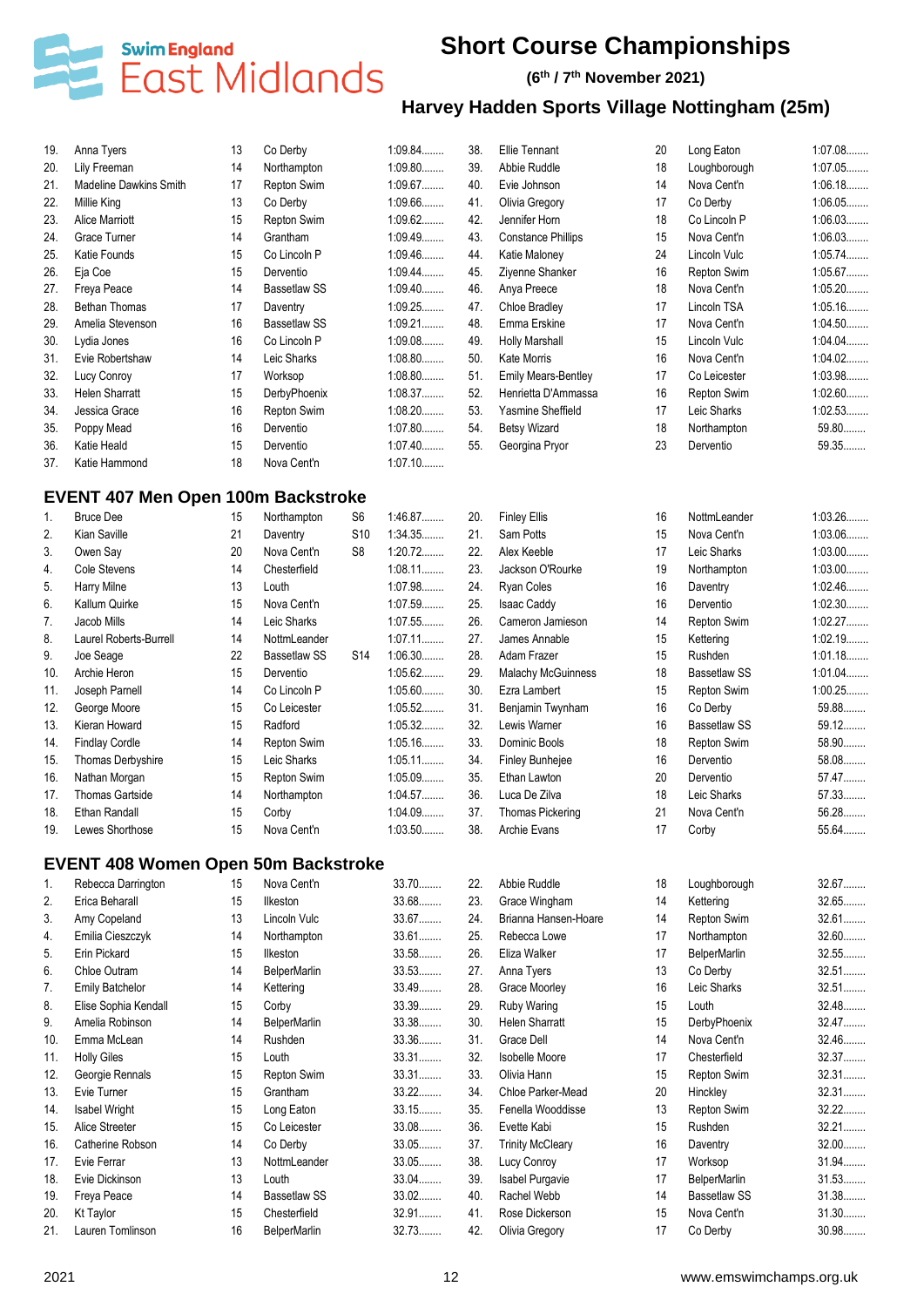

**(6 th / 7 th November 2021)**

| 43.      | Lucy Hitchin                              | 16 | Repton Swim         |                 | 30.97        | 50. | Jessica Li             | 16 | Nova Cent'n         | $30.40$   |
|----------|-------------------------------------------|----|---------------------|-----------------|--------------|-----|------------------------|----|---------------------|-----------|
| 44.      | Chloe Bradley                             | 17 | Lincoln TSA         |                 | 30.95        | 51. | Madeleine Soper        | 18 | Nova Cent'n         | $30.24$   |
| 45.      | Chloe Goodridge                           | 16 | Northampton         |                 | 30.90        | 52. | Jennifer Horn          | 18 | Co Lincoln P        | $30.18$   |
| 46.      | Evie Richards                             | 18 | <b>Braunstone</b>   |                 | 30.88        | 53. | Elise Collins          | 19 | Chesterfield        | $30.15$   |
| 47.      | Laurie Devine                             | 15 | Leic Sharks         |                 | 30.70        | 54. | Charlotte Hall         | 19 | Derventio           | 29.90     |
| 48.      | Gracie Comyn                              | 16 | Repton Swim         |                 | 30.68        | 55. | Iona Colbert           | 16 | Nova Cent'n         | 29.22     |
| 49.      | Laura Broadbent                           | 18 | Chesterfield        |                 | 30.58        | 56. | Georgina Pryor         | 23 | Derventio           | 28.48     |
|          | <b>EVENT 409 Men Open 200m Butterfly</b>  |    |                     |                 |              |     |                        |    |                     |           |
| 1.       | Charlie James                             | 15 | Co Leicester        |                 | 2:24.57      | 8.  | Lewis Warner           | 16 | <b>Bassetlaw SS</b> | 2:13.01   |
| 2.       | <b>Tyler Coles</b>                        | 15 | Daventry            |                 | 2:22.65      | 9.  | Joshua Vance           | 18 | Northampton         | 2:12.80   |
| 3.       | Samuel Leveridge                          | 15 | Grantham            |                 | 2:21.85      | 10. | Callum Kettlewell      | 17 | <b>Bassetlaw SS</b> | 2:12.54   |
| 4.       | Luke Stevens                              | 15 | Leic Sharks         |                 | $2:21.71$    | 11. | <b>Elliot Day</b>      | 19 | Nova Cent'n         | 2:07.80   |
| 5.       | Samuel Cooke                              | 15 | Corby               |                 | 2:18.08      | 12. | Joseph Sadler          | 18 | Nova Cent'n         | 2:06.40   |
|          | James Dobney                              | 17 | Grantham            |                 | 2:17.79      | 13. | Cyril Hanson Schleiper | 19 | Nova Cent'n         | 2:04.80   |
| 6.<br>7. | <b>Cillian McGuinness</b>                 | 16 | <b>Bassetlaw SS</b> |                 | 2:16.08      |     |                        |    |                     |           |
|          |                                           |    |                     |                 |              |     |                        |    |                     |           |
|          | <b>EVENT 410 Women Open 200m IM</b>       |    |                     |                 |              |     |                        |    |                     |           |
| 1.       | Scarlett Humphrey                         | 16 | Northampton         |                 | SM11 3:27.00 | 21. | <b>Megan Speirs</b>    | 17 | Nova Cent'n         | 2:27.33   |
| 2.       | Eliza Humphrey                            | 16 | Northampton         |                 | SM11 3:16.49 | 22. | Evie Woolley           | 15 | Northampton         | 2:27.07   |
| 3.       | Maisie Summers-Newton                     | 19 | Northampton         | SM <sub>6</sub> | 2:54.40      | 23. | Livia Kingsland        | 16 | Nova Cent'n         | 2:27.05   |
| 4.       | Amber Haycock                             | 14 | Rushden             |                 | SM10 2:49.00 | 24. | Lucy Hitchin           | 16 | Repton Swim         | 2:26.59   |
| 5.       | Megan Neave                               | 18 | Repton Swim         |                 | SM14 2:41.77 | 25. | Hannah Bowley          | 16 | Repton Swim         | 2:26.03   |
| 6.       | Mia Copping                               | 14 | Lincoln Vulc        |                 | 2:33.27      | 26. | Marija Romanovskaja    | 15 | Repton Swim         | 2:25.80   |
| 7.       | Emma Tereza Demandt                       | 15 | Nova Cent'n         |                 | 2:32.47      | 27. | <b>Tia Keightley</b>   | 17 | Co Leicester        | 2:25.64   |
| 8.       | Grace Turner                              | 14 | Grantham            |                 | 2:32.18      | 28. | <b>Charlotte Roome</b> | 14 | Derventio           | 2:25.61.  |
| 9.       | Rose Gubbins                              | 15 | Nova Cent'n         |                 | 2:31.80      | 29. | Alicia Massie          | 16 | Repton Swim         | 2:24.58   |
| 10.      | Alice Streeter                            | 15 | Co Leicester        |                 | 2:31.76      | 30. | Olivia Gregory         | 17 | Co Derby            | 2:24.57   |
| 11.      | Jessica Brandom                           | 14 | Nova Cent'n         |                 | 2:31.50      | 31. | Sophie Baker           | 17 | Chesterfield        | 2:24.37   |
| 12.      | Foteini Kalkani                           | 15 | Co Leicester        |                 | 2:31.29      | 32. | Anya Preece            | 18 | Nova Cent'n         | 2:23.93   |
| 13.      | Pia Summers-Newton                        | 15 | Northampton         |                 | $2:30.10$    | 33. | Harmony Torrington     | 17 | Repton Swim         | 2:22.76   |
| 14.      | Katie Founds                              | 15 | Co Lincoln P        |                 | 2:29.93      | 34. | <b>Holly Marshall</b>  | 15 | Lincoln Vulc        | 2:21.41   |
| 15.      | Poppy Mathias                             | 15 | Repton Swim         |                 | 2:29.34      | 35. | Yasmine Sheffield      | 17 | Leic Sharks         | 2:20.90   |
| 16.      | Sophie Busby                              | 15 | Derventio           |                 | 2:28.77      | 36. | Carys O'Reilly         | 18 | Co Leicester        | 2:20.90   |
| 17.      | Abby Mitchell                             | 15 | Leic Sharks         |                 | 2:28.71      | 37. | <b>Kate Morris</b>     | 16 | Nova Cent'n         | 2:17.74   |
| 18.      | Chloe Hopkinson                           | 16 | Grantham            |                 | 2:28.16      | 38. | Freya Colbert          | 17 | Nova Cent'n         | 2:13.90   |
| 19.      | Evie Johnson                              | 14 | Nova Cent'n         |                 | $2:28.00$    | 39. | <b>Betsy Wizard</b>    | 18 | Northampton         | 2:13.37   |
| 20.      | Heaven Harris-Burton                      | 15 | Nova Cent'n         |                 | 2:27.76      |     |                        |    |                     |           |
|          |                                           |    |                     |                 |              |     |                        |    |                     |           |
|          | <b>EVENT 501 Men Open 400m Freestyle</b>  |    |                     |                 |              |     |                        |    |                     |           |
| 1.       | <b>Bruce Dee</b>                          | 15 | Northampton         | S <sub>6</sub>  | 6:33.13      | 15. | George Moore           | 15 | Co Leicester        | 4:18.51   |
| 2.       | <b>William Perry</b>                      | 21 | Northampton         | S <sub>6</sub>  | $5:28.00$    | 16. | Samual Nicholls        | 17 | Repton Swim         | 4:15.30   |
| 3.       | Max Davies                                | 14 | Worksop             | S <sub>9</sub>  | 5:22.22      | 17. | Samuel Littler         | 18 | Derventio           | 4:13.65   |
| 4.       | Jacob Mills                               | 14 | Leic Sharks         |                 | 4:33.19      | 18. | Luke Jeal              | 18 | Nova Cent'n         | 4:13.10   |
| 5.       | Kieran Howard                             | 15 | Radford             |                 | 4:32.95      | 19. | Joseph Palmer          | 18 | Nova Cent'n         | 4:10.83   |
| 6.       | Kallum Quirke                             | 15 | Nova Cent'n         |                 | 4:31.30      | 20. | Finley Bunhejee        | 16 | Derventio           | 4:10.10   |
| 7.       | Samuel Cooke                              | 15 | Corby               |                 | 4:31.09      | 21. | Razvan Grumazescu      | 17 | Northampton         | $4:09.00$ |
| 8.       | James Lake                                | 14 | Loughborough        |                 | 4:30.88      | 22. | Sean McCann            | 16 | Co Leicester        | 4:08.53   |
| 9.       | Matthew Dizon                             | 14 | Co Leicester        |                 | 4:29.13      | 23. | Joshua Vance           | 18 | Northampton         | 4:05.05   |
| 10.      | Charlie James                             | 15 | Co Leicester        |                 | 4:27.16      | 24. | Joseph Kingsland       | 18 | Nova Cent'n         | 4:01.78   |
| 11.      | Lewis Boyd                                | 13 | Co Leicester        |                 | 4:27.09      | 25. | Daniel Kennedy         | 17 | Repton Swim         | 4:01.18   |
| 12.      | Sam Potts                                 | 15 | Nova Cent'n         |                 | 4:26.38      | 26. | Jackson O'Rourke       | 19 | Northampton         | $3:59.80$ |
| 13.      | Daniel Harris                             | 14 | Co Leicester        |                 | 4:25.71      | 27. | Joseph Sadler          | 18 | Nova Cent'n         | $3:58.01$ |
| 14.      | Luke Stevens                              | 15 | Leic Sharks         |                 | 4:23.19      |     |                        |    |                     |           |
|          | <b>EVENT 502 Women Open 50m Freestyle</b> |    |                     |                 |              |     |                        |    |                     |           |
| 1.       | Eliza Humphrey                            | 16 | Northampton         | S <sub>11</sub> | 36.76        | 8.  | <b>Harriet Ellse</b>   | 15 | Co Derby            | 29.90     |
| 2.       | Catriona Chung                            | 25 | Leic Peng           | S <sub>8</sub>  | 36.12        | 9.  | Sophie Hawksworth      | 14 | Swadlincote         | 29.86     |
| 3.       | Scarlett Humphrey                         | 16 | Northampton         | S11             | 35.76        | 10. | Annabel Vance          | 14 | Northampton         | 29.82     |
| 4.       | Maisie Summers-Newton                     | 19 | Northampton         | S <sub>6</sub>  | 35.00        | 11. | Amelia Gibson          | 14 | Nova Cent'n         | 29.80     |
| 5.       | Amber Haycock                             | 14 | Rushden             | S <sub>10</sub> | 31.76        | 12. | Emilia Cieszczyk       | 14 | Northampton         | 29.71     |
| 6.       | Megan Neave                               | 18 | Repton Swim         | S <sub>14</sub> | 30.27        | 13. | Evie Ferrar            | 13 | NottmLeander        | 29.71     |
|          | Kate Walker                               | 15 | Mansfield           |                 | 29.90        | 14. | Mia Zadora             | 15 | Co Lincoln P        | 29.70     |
| 7.       |                                           |    |                     |                 |              |     |                        |    |                     |           |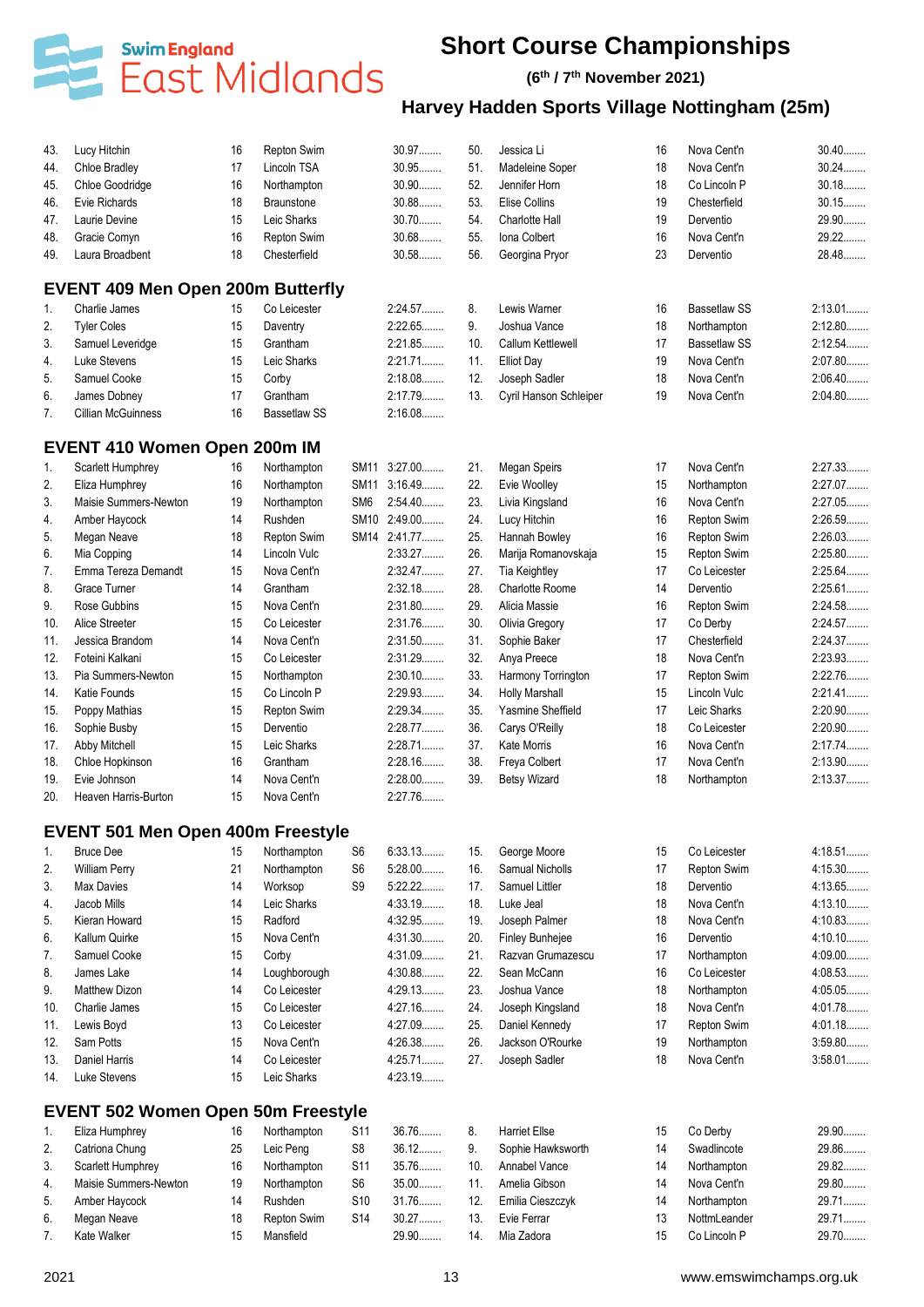

**(6 th / 7 th November 2021)**

| 15. | Evie Robertshaw                             | 14 | Leic Sharks         | 29.70     | 61.  | Anna Tyers                 | 13 | Co Derby            | 28.83          |
|-----|---------------------------------------------|----|---------------------|-----------|------|----------------------------|----|---------------------|----------------|
| 16. | Catherine Robson                            | 14 | Co Derby            | 29.68     | 62.  | Lucy Cadden                | 17 | Co Derby            | 28.70          |
| 17. | Mimi Fisher                                 | 14 | Ripley              | 29.65     | 63.  | Ellie Loades               | 15 | Co Derby            | 28.70          |
| 18. | Isabel Sharp                                | 15 | Daventry            | 29.61     | 64.  | Giselle De Ponte           | 16 | Nova Cent'n         | 28.70          |
| 19. | Seren Page                                  | 14 | Grantham            | 29.58     | 65.  | Fenella Wooddisse          | 13 | Repton Swim         | 28.65          |
| 20. | Summer York                                 | 15 | Nene Valley         | 29.58     | 66.  | Elise Collins              | 19 | Chesterfield        | 28.65          |
| 21. | Ruby Wetherill                              | 13 | Nova Cent'n         | 29.57     | 67.  | Katie Heald                | 15 | Derventio           | 28.60          |
| 22. | Katie Merryweather                          | 14 | Radford             | 29.54     | 68.  | Samantha Coleman           | 16 | Nova Cent'n         | 28.59          |
| 23. | <b>Harriet Casey</b>                        | 15 | Corby               | 29.54     | 69.  | Gracie Comyn               | 16 | Repton Swim         | 28.58          |
| 24. | Evie Turner                                 | 15 | Grantham            | 29.54     | 70.  | Hannah Hodgkiss            | 15 | Repton Swim         | 28.48          |
| 25. | Kaitlyn Butters                             | 13 | <b>Bassetlaw SS</b> | 29.50     | 71.  | Evette Kabi                | 15 | Rushden             | 28.45          |
| 26. | <b>Helen Sharratt</b>                       | 15 | DerbyPhoenix        | 29.49     | 72.  | Georgie Rennals            | 15 | Repton Swim         | 28.40          |
| 27. | Rebecca Horn                                | 15 | Lincoln TSA         | 29.48     | 73.  | Sophia Fidler              | 15 | Nova Cent'n         | 28.40          |
| 28. | Sophie Millidge                             | 15 | Swadlincote         | 29.48     | 74.  | Eve Turnbull               | 14 | CarltonForum        | 28.40          |
| 29. | <b>Kt Taylor</b>                            | 15 | Chesterfield        | 29.47     | 75.  | Evie Richards              | 18 | <b>Braunstone</b>   | 28.39          |
| 30. | Freya Peace                                 | 14 | <b>Bassetlaw SS</b> | 29.45     | 76.  | Abbie Ruddle               | 18 | Loughborough        | 28.36          |
| 31. | Abby Mitchell                               | 15 | Leic Sharks         | 29.40.    | 77.  | Grace Wingham              | 14 | Kettering           | 28.32          |
| 32. | Erica Beharall                              | 15 | Ilkeston            | 29.40     | 78.  | Olivia Hann                | 15 | Repton Swim         | 28.27          |
| 33. | Chloe Outram                                | 14 | <b>BelperMarlin</b> | 29.39     | 79.  | Yasmine Sheffield          | 17 | Leic Sharks         | 28.21          |
| 34. | Poppy Mathias                               | 15 | Repton Swim         | 29.31     | 80.  | Heaven Harris-Burton       | 15 | Nova Cent'n         | 28.18.         |
| 35. | Rebecca Darrington                          | 15 | Nova Cent'n         | 29.30     | 81.  | Elise Sophia Kendall       | 15 | Corby               | 28.16          |
| 36. | Erin Lee                                    | 15 | Nova Cent'n         | 29.30     | 82.  | Laura Broadbent            | 18 | Chesterfield        | 28.10          |
| 37. | Hayva Abbott                                | 14 | Lincoln TSA         | 29.29     | 83.  | Jessica Mitchell           | 18 | CarltonForum        | 28.10          |
|     | Alice Streeter                              | 15 | Co Leicester        | 29.29     | 84.  | Arabella Green             | 14 |                     | 28.10          |
| 38. |                                             |    |                     |           |      |                            |    | Repton Swim         |                |
| 39. | Alexandra Bulat                             | 15 | Lincoln Vulc        | 29.21     | 85.  | Sophie Baker               | 17 | Chesterfield        | 28.04<br>28.00 |
| 40. | Arwen Moore                                 | 14 | Ilkeston            | 29.20     | 86.  | Chloe Goodridge            | 16 | Northampton         |                |
| 41. | <b>Millie Herrick</b>                       | 14 | Deepings            | 29.19.    | 87.  | Alicia Massie              | 16 | Repton Swim         | 27.99          |
| 42. | Casey Cleaver                               | 15 | Co Lincoln P        | 29.12     | 88.  | <b>Ellie Tennant</b>       | 20 | Long Eaton          | 27.87          |
| 43. | Grace Turner                                | 14 | Grantham            | 29.11     | 89.  | Charlotte Wright           | 16 | Louth               | 27.86          |
| 44. | <b>Emily Batchelor</b>                      | 14 | Kettering           | 29.10     | 90.  | Cira Fletcher              | 23 | Nova Cent'n         | 27.80          |
| 45. | Rebecca Lowe                                | 17 | Northampton         | 29.10     | 91.  | Leanne Atkins              | 35 | Long Eaton          | 27.80          |
| 46. | Julia Rucinska                              | 16 | Co Derby            | 29.09     | 92.  | <b>Charlotte Roome</b>     | 14 | Derventio           | 27.80          |
| 47. | Mia Copping                                 | 14 | Lincoln Vulc        | 29.09     | 93.  | Phoebe Barden              | 17 | <b>BelperMarlin</b> | 27.79          |
| 48. | Lea Bromwich                                | 15 | Leic Sharks         | 29.09     | 94.  | Ella Edwards               | 14 | Northampton         | 27.75          |
| 49. | Katie Maloney                               | 24 | Lincoln Vulc        | 29.07     | 95.  | Olivia Humphrey            | 18 | Co Leicester        | 27.60          |
| 50. | Jessica Lindridge                           | 16 | Chesterfield        | 29.00     | 96.  | Amy Mead                   | 19 | Derventio           | 27.55          |
| 51. | <b>Felicity Ward</b>                        | 17 | <b>Braunstone</b>   | 28.96     | 97.  | Laurie Devine              | 15 | Leic Sharks         | 27.40          |
| 52. | Grace Moorley                               | 16 | Leic Sharks         | 28.95     | 98.  | Harmony Torrington         | 17 | Repton Swim         | 27.20          |
| 53. | Alice Marriott                              | 15 | Repton Swim         | 28.94     | 99.  | Zoe Gidden                 | 26 | Northampton         | 27.01          |
| 54. | Erin Pickard                                | 15 | Ilkeston            | 28.92     | 100. | <b>Emily Mears-Bentley</b> | 17 | Co Leicester        | 26.85          |
| 55. | Ziyenne Shanker                             | 16 | Repton Swim         | 28.91     | 101. | Jessica Li                 | 16 | Nova Cent'n         | 26.80          |
| 56. | Shae Stewart                                | 15 | Nova Cent'n         | 28.91     | 102. | Charlotte Hall             | 19 | Derventio           | 26.50          |
| 57. | Henrietta D'Ammassa                         | 16 | Repton Swim         | 28.90     | 103. | Georgina Pryor             | 23 | Derventio           | 26.30          |
| 58. | <b>Trinity McCleary</b>                     | 16 | Daventry            | 28.88     | 104. | Jennifer Horn              | 18 | Co Lincoln P        | 26.10          |
| 59. | <b>Emily Parkins</b>                        | 14 | Nova Cent'n         | 28.84     | 105. | Marija Romanovskaja        | 15 | Repton Swim         | 26.00          |
| 60. | Sophie Smith                                | 13 | Worksop             | 28.83     |      |                            |    |                     |                |
|     |                                             |    |                     |           |      |                            |    |                     |                |
|     | <b>EVENT 503 Men Open 200m Breaststroke</b> | 14 | NottmLeander        | 2:43.07   |      |                            |    | Grantham            | 2:31.81        |
| 1.  | George Cummings                             |    | Nova Cent'n         |           | 10.  | George Berwick             | 18 |                     |                |
| 2.  | Daniel Oyaide-Nicholls                      | 15 |                     | 2:42.55   | 11.  | Henry Crust                | 16 | Co Lincoln P        | 2:28.33        |
| 3.  | Kieran Howard                               | 15 | Radford             | 2:39.10   | 12.  | <b>Elliot Sibley</b>       | 16 | Nova Cent'n         | 2:28.05        |
| 4.  | Oliver Oxley                                | 15 | Co Leicester        | 2:36.52   | 13.  | Alexander Casey            | 17 | Co Leicester        | 2:23.11        |
| 5.  | George Whittle                              | 15 | Derventio           | 2:36.01   | 14.  | <b>Thomas White</b>        | 19 | Nova Cent'n         | 2:22.00        |
| 6.  | Harry Brancham                              | 15 | <b>Bassetlaw SS</b> | $2:35.60$ | 15.  | Samuel Smith               | 16 | Northampton         | 2:19.40        |
| 7.  | James Annable                               | 15 | Kettering           | 2:35.21   | 16.  | Jack Blair                 | 23 | Chesterfield        | 2:18.23        |
| 8.  | Paul Page                                   | 14 | Co Leicester        | 2:35.17   | 17.  | Joshua Pemberton           | 21 | Derventio           | 2:15.61        |
| 9.  | Ezra Lambert                                | 15 | Repton Swim         | 2:32.41   | 18.  | Harvey Freeman             | 17 | Northampton         | 2:11.50        |
|     | <b>EVENT 504 Women Open 800m Freestyle</b>  |    |                     |           |      |                            |    |                     |                |
| 1.  | Olivia Beard                                | 13 | Nova Cent'n         | 9:57.05   | 5.   | Francesca Palfrey          | 15 | Loughborough        | 9:54.42        |
| 2.  | Jessica Cater                               | 14 | Nova Cent'n         | 9:56.31   | 6.   | Emma Tereza Demandt        | 15 | Nova Cent'n         | $9:52.00$      |
| 3.  | Lucie Bannatyne                             | 14 | Leic Sharks         | 9:56.05   | 7.   | Alicia Ball                | 15 | Co Leicester        | 9:51.83        |
| 4.  | <b>Kt Taylor</b>                            | 15 | Chesterfield        | 9:55.89   | 8.   | Elise Sophia Kendall       | 15 | Corby               | 9:51.50        |
|     |                                             |    |                     |           |      |                            |    |                     |                |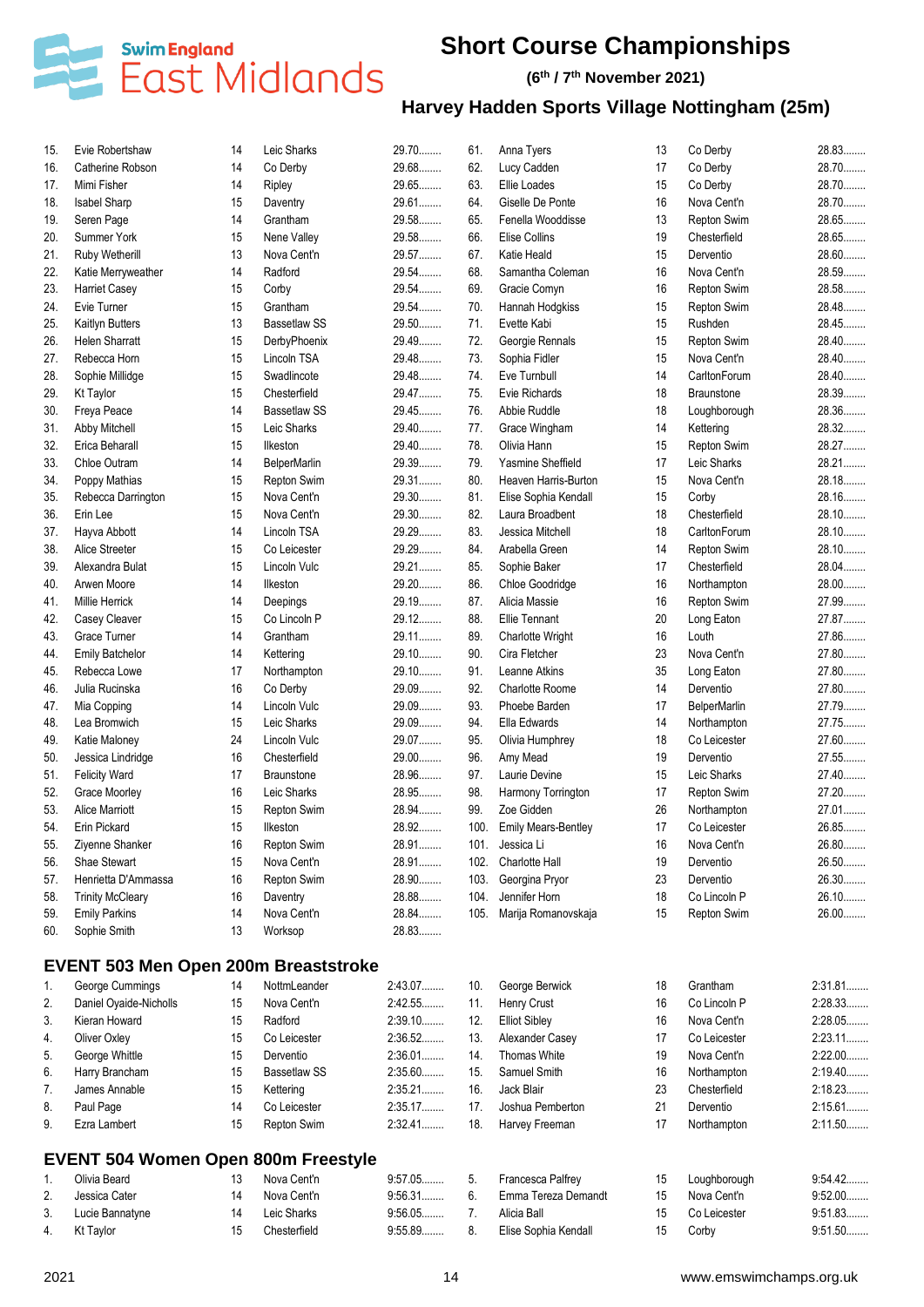

### **(6 th / 7 th November 2021)**

| 9.  | Alyssa Lo                                   | 13 | Co Leicester        | 9:50.90            | 21. | Charlotte Roome              | 14       | Derventio                   | 9:28.57   |
|-----|---------------------------------------------|----|---------------------|--------------------|-----|------------------------------|----------|-----------------------------|-----------|
| 10. | <b>Emily Parkins</b>                        | 14 | Nova Cent'n         | 9.49.65            | 22. | <b>Constance Phillips</b>    | 15       | Nova Cent'n                 | 9:25.89   |
| 11. | Shae Stewart                                | 15 | Nova Cent'n         | 9:44.08            | 23. | Rose Gubbins                 | 15       | Nova Cent'n                 | 9:23.70   |
| 12. | Chloe Hopkinson                             | 16 | Grantham            | 9:39.79            | 24. | Eja Coe                      | 15       | Derventio                   | 9:22.37   |
| 13. | Poppy Mead                                  | 16 | Derventio           | 9:33.31            | 25. | Jessica Brandom              | 14       | Nova Cent'n                 | 9:18.04   |
| 14. | <b>Bethan Thomas</b>                        | 17 | Daventry            | $9:33.10$          | 26. | Annabel Russell              | 15       | Co Leicester                | 9:15.88   |
| 15. | Heaven Harris-Burton                        | 15 | Nova Cent'n         | 9:32.85            | 27. | Katie Hammond                | 18       | Nova Cent'n                 | 9:11.57   |
| 16. | Grace Fuller                                | 15 | Co Derby            | 9:31.26            | 28. | Megan Speirs                 | 17       | Nova Cent'n                 | 9:09.70   |
| 17. | Evie Robertshaw                             | 14 | Leic Sharks         | 9:31.18            | 29. | Harriet Oxley                | 16       | Co Leicester                | 9:08.68   |
| 18. | Abby Mitchell                               | 15 | Leic Sharks         | $9:31.04$          | 30. | Livia Kingsland              | 16       | Nova Cent'n                 | 8:56.37   |
| 19. | Harmony Torrington                          | 17 | Repton Swim         | 9:30.82            | 31. | Anya Preece                  | 18       | Nova Cent'n                 | 8:49.48   |
| 20. | Megan Crompton                              | 16 | Ripley              | $9:30.80$          | 32. | Freya Colbert                | 17       | Nova Cent'n                 | 8:32.43   |
|     | <b>EVENT 505 Men Open 100m IM</b>           |    |                     |                    |     |                              |          |                             |           |
| 1.  | Joe Dayman                                  | 15 | <b>Braunstone</b>   | 1:11.17            | 24. | Ezra Lambert                 | 15       | Repton Swim                 | 1:05.49   |
| 2.  | Nathan Morgan                               | 15 | Repton Swim         | 1:11.16            | 25. | <b>Charlie Miller</b>        | 16       | Skegness                    | 1:05.49   |
| 3.  | Matthew Dizon                               | 14 | Co Leicester        | 1:11.03            | 26. | George Berwick               | 18       | Grantham                    | 1:05.38   |
| 4.  | Lewis Cotterell                             | 15 | Co Leicester        | 1:10.66            | 27. | Harry Benzies                | 16       | <b>Bassetlaw SS</b>         | 1:04.98   |
| 5.  | Harry Brancham                              | 15 | <b>Bassetlaw SS</b> | 1:10.42            | 28. | Henry Knight                 | 16       | Northampton                 | 1:04.89   |
| 6.  | Charlie James                               | 15 | Co Leicester        | 1:10.41            | 29. | Sachin Thethy                | 17       | Rushden                     | 1:04.03   |
|     |                                             | 15 | Leic Sharks         | 1:10.37            | 30. |                              | 17       | Radford                     | 1:03.98   |
| 7.  | Arya Golchin                                | 15 |                     | 1:10.05            | 31. | Kyle Merryweather            |          |                             | 1:03.90   |
| 8.  | Jasper Ley-Sneyd                            | 15 | Loughborough        | 1:09.97            |     | <b>Billy Pettit</b>          | 20<br>16 | Northampton<br>Co Lincoln P | 1:03.66   |
| 9.  | Joshua Atterbury                            |    | Ripley              |                    | 32. | Henry Crust                  |          |                             |           |
| 10. | Thomas Derbyshire                           | 15 | Leic Sharks         | 1:09.43            | 33. | William Soden-Barton         | 17       | NottmLeander                | 1:03.62   |
| 11. | Joshua Kettlewell                           | 14 | <b>Bassetlaw SS</b> | 1:09.07            | 34. | Finley Bunhejee              | 16       | Derventio                   | 1:03.45   |
| 12. | Harry Milne                                 | 13 | Louth               | 1:08.79            | 35. | Adam Frazer                  | 15       | Rushden                     | 1:02.87   |
| 13. | George Cummings                             | 14 | NottmLeander        | 1:08.75            | 36. | Malachy McGuinness           | 18       | <b>Bassetlaw SS</b>         | 1:02.83   |
| 14. | Paul Page                                   | 14 | Co Leicester        | 1:08.37            | 37. | Ross Balderson               | 21       | Rushden                     | 1:02.53   |
| 15. | Samuel Leveridge                            | 15 | Grantham            | 1:07.60            | 38. | Ruslan Golubs                | 22       | Sutton                      | 1:02.38   |
| 16. | James Lake                                  | 14 | Loughborough        | 1:07.59            | 39. | Alex Keeble                  | 17       | Leic Sharks                 | 1:01.68   |
| 17. | Leo Allanson                                | 15 | Derventio           | 1:07.37            | 40. | James Annable                | 15       | Kettering                   | 1:01.59   |
| 18. | Alfie Silver                                | 15 | Mansfield           | 1:06.59            | 41. | Dominic Bools                | 18       | Repton Swim                 | 1:01.15   |
| 19. | Joseph Parnell                              | 14 | Co Lincoln P        | 1:06.49            | 42. | Alexander Casey              | 17       | Co Leicester                | $1:00.00$ |
| 20. | Luke Witten                                 | 17 | Long Eaton          | 1:06.29            | 43. | Samuel Brookes               | 17       | <b>BelperMarlin</b>         | 59.58     |
| 21. | George Whittle                              | 15 | Derventio           | 1:05.76            | 44. | Luca De Zilva                | 18       | Leic Sharks                 | 59.16     |
| 22. | Samuel Munroe                               | 16 | Hinckley            | 1:05.64            | 45. | Jack Blair                   | 23       | Chesterfield                | 58.82     |
| 23. | Oliver Osborne                              | 14 | Derventio           | 1:05.58            | 46. | Ethan Lawton                 | 20       | Derventio                   | 58.53     |
|     | <b>EVENT 506 Women Open 200m Backstroke</b> |    |                     |                    |     |                              |          |                             |           |
| 1.  | Adea Sollaku                                | 12 | Repton Swim         | 2:34.02            |     | 21. Evie Woolley             | 15       | Northampton                 | 2:25.72   |
| 2.  | Elizabeth Palfrey                           | 13 | Loughborough        | 2:33.93            | 22. | Rebecca Lowe                 | 17       | Northampton                 | 2:25.12   |
| 3.  | Alexandra Hallam-Stott                      | 15 | Grantham            | 2:33.75            | 23. | <b>Isobelle Moore</b>        | 17       | Chesterfield                | 2:24.55   |
| 4.  | Rebecca Darrington                          | 15 | Nova Cent'n         | 2:33.71            | 24. | Lucy Conroy                  | 17       | Worksop                     | 2:24.38   |
| 5.  | Evie Turner                                 | 15 | Grantham            | 2:33.45            | 25. | Chloe Goodridge              | 16       | Northampton                 | 2:24.02   |
| 6.  | <b>Isabel Wright</b>                        | 15 | Long Eaton          | 2:33.45            | 26. | Jessica Li                   | 16       | Nova Cent'n                 | 2:22.92   |
| 7.  | Kate Pearson                                | 15 | Chesterfield        | 2:33.30            | 27. | Isabel Purgavie              | 17       | <b>BelperMarlin</b>         | 2:22.51.  |
| 8.  | Mia Copping                                 | 14 | Lincoln Vulc        | 2:33.21            | 28. | Gracie Comyn                 | 16       | Repton Swim                 | 2:22.41   |
| 9.  | Catherine Robson                            | 14 | Co Derby            | 2:32.96            | 29. | Rose Gubbins                 | 15       | Nova Cent'n                 | 2:21.74   |
| 10. | Francesca Hallam-Stott                      | 14 | Grantham            | 2:32.28            | 30. | Amelia Stevenson             | 16       | <b>Bassetlaw SS</b>         | 2:21.36   |
| 11. | Evie Dickinson                              | 13 | Louth               | 2:32.15            | 31. | Nelly Kinch                  | 20       | Nova Cent'n                 | 2:21.23   |
| 12. | <b>Kt Taylor</b>                            | 15 | Chesterfield        | 2:31.84            | 32. | Jennifer Horn                | 18       | Co Lincoln P                | 2:20.28   |
| 13. | Amreen Sanghera                             | 14 | Co Leicester        | 2:30.71            | 33. | Elise Collins                | 19       | Chesterfield                | 2:20.06   |
| 14. | Olivia Hann                                 | 15 | Repton Swim         | 2:30.57            | 34. | Sophie Busby                 | 15       | Derventio                   | 2:19.89   |
| 15. | Ruby Credland                               | 14 | <b>Bassetlaw SS</b> | 2:30.51            | 35. | Rachel Webb                  | 14       | <b>Bassetlaw SS</b>         | 2:18.92   |
| 16. | Poppy Mathias                               | 15 | Repton Swim         | 2:29.62            | 36. | Lucy Hitchin                 | 16       | Repton Swim                 | 2:18.64   |
| 17. | Emilia Cieszczyk                            | 14 | Northampton         | 2:28.50            | 37. | Madeleine Soper              | 18       | Nova Cent'n                 | 2:17.66   |
|     | Alice Streeter                              | 15 | Co Leicester        |                    | 38. |                              | 17       | Nova Cent'n                 | 2:16.22   |
| 18. |                                             |    |                     | 2:27.74<br>2:26.80 |     | Emma Erskine<br>Iona Colbert |          | Nova Cent'n                 | 2:15.45   |
| 19. | <b>Trinity McCleary</b>                     | 16 | Daventry            |                    | 39. |                              | 16       |                             |           |
| 20. | Anna Johnson                                | 16 | Northampton         | 2:26.52            |     |                              |          |                             |           |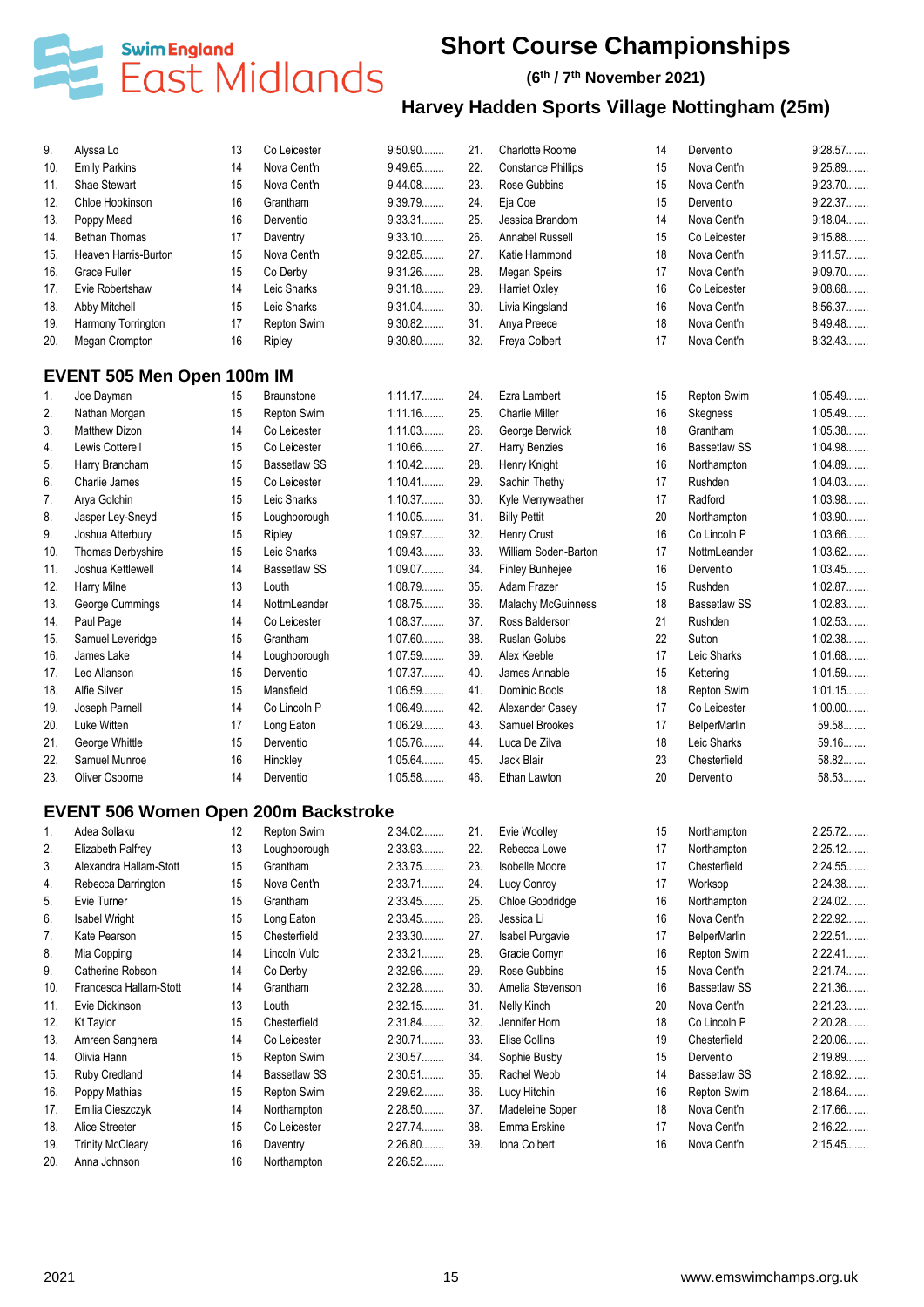

**(6 th / 7 th November 2021)**

# **Harvey Hadden Sports Village Nottingham (25m)**

### **EVENT 507 Men Open 50m Butterfly**

| 1.  | <b>Harvey Phillips</b> | 17 | Louth               | S <sub>4</sub> | 1:01.31 | 44. | Cameron Jamieson          | 14 | Repton Swim         | 28.28 |
|-----|------------------------|----|---------------------|----------------|---------|-----|---------------------------|----|---------------------|-------|
| 2.  | <b>Bruce Dee</b>       | 15 | Northampton         | S <sub>6</sub> | 43.22   | 45. | Daniel Oyaide-Nicholls    | 15 | Nova Cent'n         | 28.26 |
| 3.  | Jasper Jones           | 14 | Northampton         |                | 30.45   | 46. | Mario Vasconcellos-Bla    | 13 | Nene Valley         | 28.25 |
| 4.  | Judd Tucker            | 15 | NottmLeander        |                | 30.45   | 47. | <b>Harry Benzies</b>      | 16 | <b>Bassetlaw SS</b> | 28.15 |
| 5.  | Lewis Cotterell        | 15 | Co Leicester        |                | 30.43   | 48. | Samuel Leveridge          | 15 | Grantham            | 28.11 |
| 6.  | James Usher            | 14 | Rushden             |                | 30.31   | 49. | Alexander Harrand         | 16 | Derventio           | 28.01 |
| 7.  | <b>Oliver Stone</b>    | 13 | Derventio           |                | $30.30$ | 50. | Archie Robertson-Smith    | 20 | Kettering           | 28.00 |
| 8.  | <b>Elliott Barker</b>  | 14 | Northampton         |                | $30.24$ | 51. | Adam Drew                 | 16 | Melton M'bry        | 27.95 |
| 9.  | Jake Franse            | 14 | Worksop             |                | 29.91   | 52. | <b>Jack Stretton</b>      | 17 | Co Leicester        | 27.90 |
| 10. | Joe Dayman             | 15 | Braunstone          |                | 29.90   | 53. | George Billington         | 16 | Louth               | 27.81 |
| 11. | <b>Toby Love</b>       | 15 | Mansfield           |                | 29.90   | 54. | <b>Bradley Evans</b>      | 18 | Nova Cent'n         | 27.81 |
| 12. | Sebastian Lee          | 15 | Co Derby            |                | 29.90   | 55. | Adam Frazer               | 15 | Rushden             | 27.77 |
| 13. | Thomas Hepplestone     | 15 | Lincoln Vulc        |                | 29.87   | 56. | Razvan Grumazescu         | 17 | Northampton         | 27.76 |
| 14. | Reuben Fox             | 15 | Nova Cent'n         |                | 29.75   | 57. | <b>Giano Winkler</b>      | 19 | Northampton         | 27.70 |
| 15. | Harry McKeaney         | 14 | Sutton              |                | 29.70   | 58. | Benjamin Nutter           | 16 | Melton M'bry        | 27.70 |
| 16. | <b>Ethan Randall</b>   | 15 | Corby               |                | 29.70   | 59. | Joshua Hey                | 19 | Corby               | 27.62 |
| 17. | Oliver Osborne         | 14 | Derventio           |                | 29.70   | 60. | Henry Pawson              | 17 | Nova Cent'n         | 27.60 |
| 18. | Archie Heron           | 15 | Derventio           |                | 29.69   | 61. | Aaron Warren              | 20 | Northampton         | 27.57 |
| 19. | <b>Oliver Silver</b>   | 15 | Mansfield           |                | 29.60   | 62. | Benjamin Twynham          | 16 | Co Derby            | 27.44 |
| 20. | Ezra Lambert           | 15 | Repton Swim         |                | 29.43.  | 63. | Kyle Merryweather         | 17 | Radford             | 27.36 |
| 21. | Harry Milne            | 13 | Louth               |                | 29.43.  | 64. | <b>Tyler Coles</b>        | 15 | Daventry            | 27.36 |
| 22. | Nathan Morgan          | 15 | Repton Swim         |                | 29.40   | 65. | Paul lle                  | 18 | Kettering           | 27.33 |
| 23. | Lewes Shorthose        | 15 | Nova Cent'n         |                | 29.32   | 66. | Leo Pollock               | 15 | Repton Swim         | 27.30 |
| 24. | Luke Stevens           | 15 | Leic Sharks         |                | 29.24   | 67. | Nico Winkler              | 22 | Northampton         | 27.30 |
| 25. | Thomas Derbyshire      | 15 | Leic Sharks         |                | 29.14.  | 68. | <b>Cillian McGuinness</b> | 16 | <b>Bassetlaw SS</b> | 27.20 |
| 26. | Zak Frisby             | 14 | Radford             |                | 29.00   | 69. | James Annable             | 15 | Kettering           | 27.19 |
| 27. | Joshua Kettlewell      | 14 | <b>Bassetlaw SS</b> |                | 29.00   | 70. | <b>Finley Bunhejee</b>    | 16 | Derventio           | 27.05 |
| 28. | George Webster         | 19 | Falcon Nttm         |                | 28.90   | 71. | Sandor Apponyi            | 18 | Repton Swim         | 27.00 |
| 29. | <b>Thomas Sumner</b>   | 16 | Hinckley            |                | 28.88   | 72. | Oliver Hooper             | 18 | Repton Swim         | 27.00 |
| 30. | Ross Balderson         | 21 | Rushden             |                | 28.80   | 73. | Joshua Tapsell            | 21 | Melton M'bry        | 26.90 |
| 31. | Thomas Polley          | 15 | Nova Cent'n         |                | 28.80   | 74. | <b>Elliot Day</b>         | 19 | Nova Cent'n         | 26.75 |
| 32. | Flynn Mulligan         | 16 | Repton Swim         |                | 28.66   | 75. | Russell Wilson-Haw        | 18 | Kettering           | 26.75 |
| 33. | Harry Cardell          | 17 | Deepings            |                | 28.61   | 76. | Ryan Coles                | 16 | Daventry            | 26.65 |
| 34. | Albert Malsher         | 18 | Rushden             |                | 28.60   | 77. | Callum Kettlewell         | 17 | <b>Bassetlaw SS</b> | 26.60 |
| 35. | Jack Taylor            | 17 | Leic Sharks         |                | 28.59   | 78. | Sachin Thethy             | 17 | Rushden             | 26.52 |
| 36. | <b>Eden Wiles</b>      | 15 | Northampton         |                | 28.58   | 79. | <b>Ruslan Golubs</b>      | 22 | Sutton              | 26.37 |
| 37. | <b>Thomas Gartside</b> | 14 | Northampton         |                | 28.53   | 80. | <b>Malachy McGuinness</b> | 18 | <b>Bassetlaw SS</b> | 26.30 |
| 38. | <b>Stanley Beasley</b> | 17 | Daventry            |                | 28.51   | 81. | Archie Evans              | 17 | Corby               | 26.30 |
| 39. | Jody Gillott           | 16 | Worksop             |                | 28.50   | 82. | Samuel Brookes            | 17 | <b>BelperMarlin</b> | 26.26 |
| 40. | Samuel Cooke           | 15 | Corby               |                | 28.41   | 83. | Joshua Bailye             | 16 | <b>Repton Swim</b>  | 25.80 |
| 41. | <b>Charlie Miller</b>  | 16 | Skegness            |                | 28.33   | 84. | Luca De Zilva             | 18 | Leic Sharks         | 25.35 |
| 42. | Alfie Silver           | 15 | Mansfield           |                | 28.30   | 85. | <b>Thomas Pickering</b>   | 21 | Nova Cent'n         | 25.10 |
| 43. | Alex Keeble            | 17 | Leic Sharks         |                | 28.29   | 86. | Jamie Ingram              | 23 | Derventio           | 24.00 |